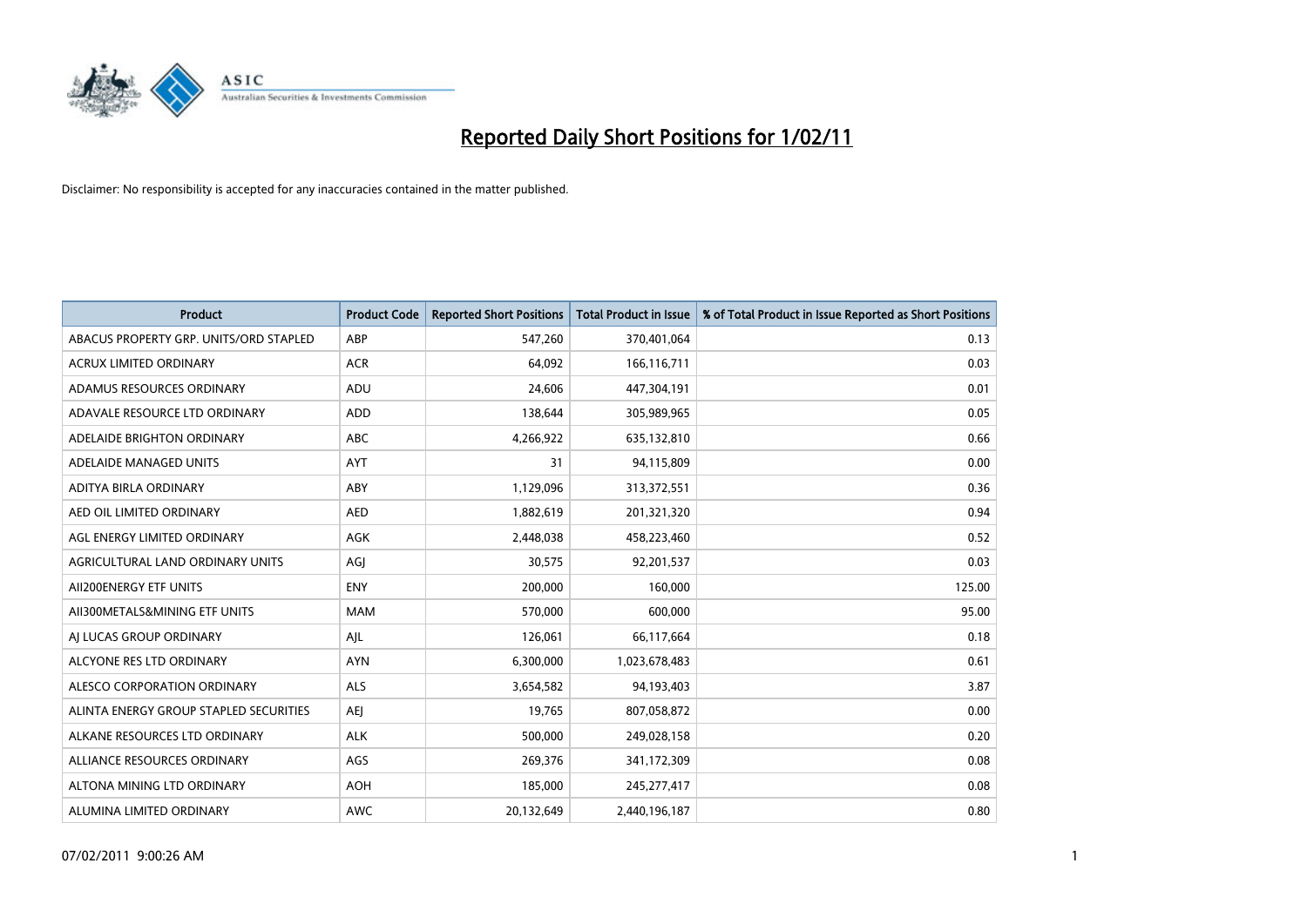

| Product                                 | <b>Product Code</b> | <b>Reported Short Positions</b> | <b>Total Product in Issue</b> | % of Total Product in Issue Reported as Short Positions |
|-----------------------------------------|---------------------|---------------------------------|-------------------------------|---------------------------------------------------------|
| AMADEUS ENERGY ORDINARY                 | AMU                 | 454,000                         | 300,288,855                   | 0.15                                                    |
| AMALGAMATED HOLDINGS ORDINARY           | <b>AHD</b>          | 6                               | 157,396,607                   | 0.00                                                    |
| AMCOR LIMITED ORDINARY                  | AMC                 | 4,934,675                       | 1,225,440,483                 | 0.41                                                    |
| AMP CAPITAL CHINA ORDINARY UNITS        | AGF                 | 65,310                          | 337,034,455                   | 0.02                                                    |
| AMP LIMITED ORDINARY                    | AMP                 | 21,521,583                      | 2,094,424,200                 | 0.98                                                    |
| AMPELLA MINING ORDINARY                 | <b>AMX</b>          | 437,615                         | 201,225,108                   | 0.21                                                    |
| ANSELL LIMITED ORDINARY                 | <b>ANN</b>          | 4.400.695                       | 133,007,903                   | 3.35                                                    |
| ANTARES ENERGY LTD ORDINARY             | <b>AZZ</b>          | 674,119                         | 299,333,110                   | 0.22                                                    |
| ANZ BANKING GRP LTD ORDINARY            | ANZ                 | 8,160,453                       | 2,596,003,708                 | 0.31                                                    |
| APA GROUP STAPLED SECURITIES            | <b>APA</b>          | 6,539,887                       | 551,689,118                   | 1.19                                                    |
| APEX MINERALS NL ORDINARY               | <b>AXM</b>          | 967,846                         | 3,567,819,915                 | 0.02                                                    |
| APN EUROPEAN RETAIL UNITS STAPLED SEC.  | <b>AEZ</b>          | 11,832                          | 544,910,660                   | 0.00                                                    |
| APN NEWS & MEDIA ORDINARY               | <b>APN</b>          | 15,751,517                      | 606,084,019                   | 2.60                                                    |
| APOLLO GAS LIMITED ORDINARY             | AZO                 | 375.000                         | 90,400,136                    | 0.41                                                    |
| AQUARIUS PLATINUM. ORDINARY             | <b>AOP</b>          | 1,435,654                       | 463,241,295                   | 0.29                                                    |
| AQUILA RESOURCES ORDINARY               | <b>AQA</b>          | 2,209,574                       | 374,314,049                   | 0.60                                                    |
| ARAFURA RESOURCE LTD ORDINARY           | <b>ARU</b>          | 3,380,121                       | 367,930,342                   | 0.93                                                    |
| ARB CORPORATION ORDINARY                | ARP                 | 47,532                          | 72,481,302                    | 0.06                                                    |
| ARDENT LEISURE GROUP STAPLED SECURITIES | AAD                 | 2,587,848                       | 312,836,274                   | 0.84                                                    |
| ARISTOCRAT LEISURE ORDINARY             | ALL                 | 25,884,832                      | 533,983,910                   | 4.84                                                    |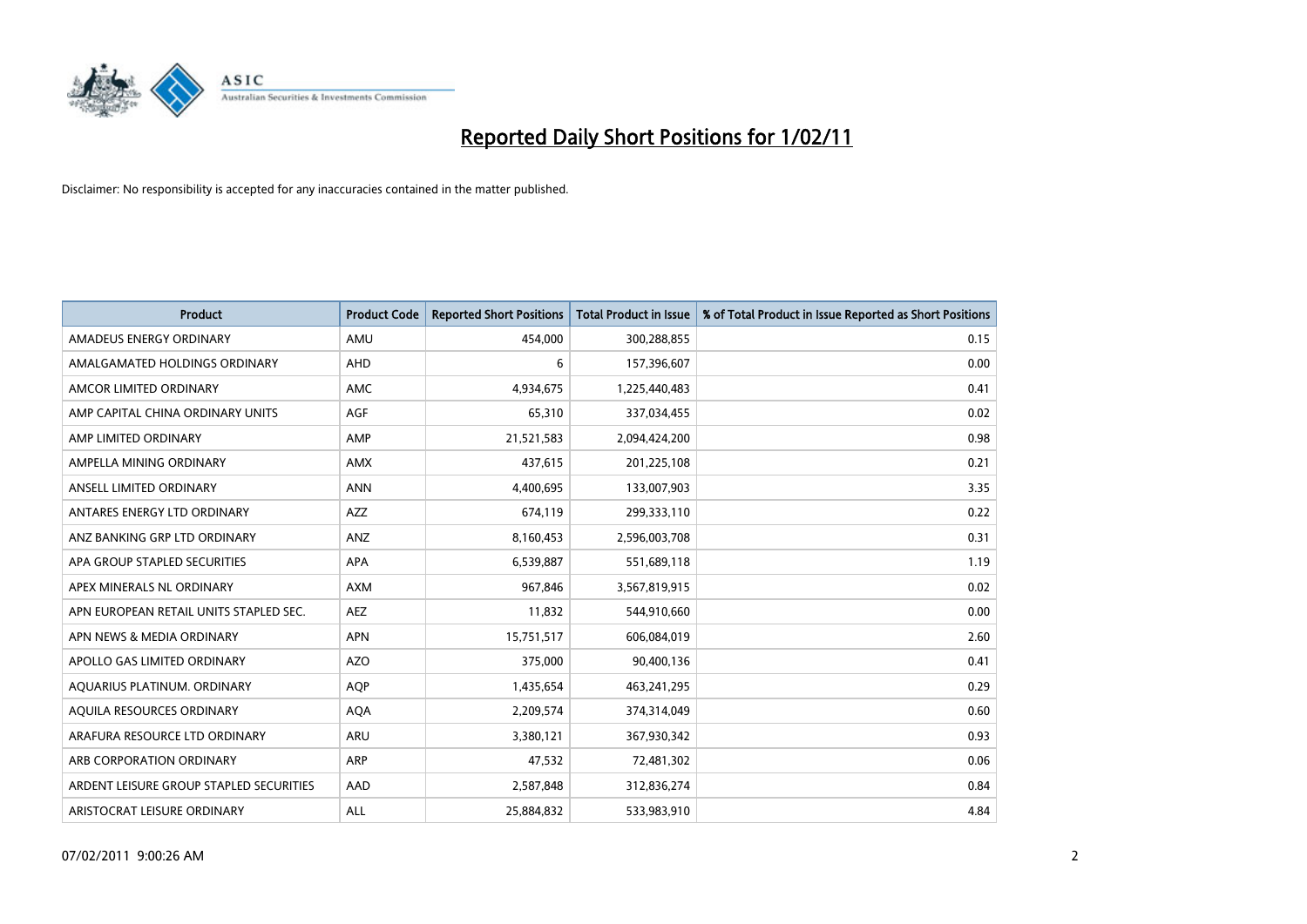

| <b>Product</b>                          | <b>Product Code</b> | <b>Reported Short Positions</b> | Total Product in Issue | % of Total Product in Issue Reported as Short Positions |
|-----------------------------------------|---------------------|---------------------------------|------------------------|---------------------------------------------------------|
| ASCIANO LIMITED ORDINARY                | <b>AIO</b>          | 30,015,467                      | 2,926,103,883          | 1.05                                                    |
| ASG GROUP LIMITED ORDINARY              | <b>ASZ</b>          | 6,170                           | 168,247,718            | 0.00                                                    |
| ASPEN GROUP ORD/UNITS STAPLED           | <b>APZ</b>          | 1,198,372                       | 588,269,075            | 0.18                                                    |
| ASTIVITA RENEWABLES ORDINARY            | AIR                 | 150,000                         | 23,170,005             | 0.65                                                    |
| <b>ASTON RES LTD ORDINARY</b>           | <b>AZT</b>          | 5,555                           | 204,527,604            | 0.00                                                    |
| ASTRO JAP PROP GROUP STAPLED SECURITIES | AJA                 | 20,622                          | 50,821,741             | 0.04                                                    |
| ASX LIMITED ORDINARY                    | <b>ASX</b>          | 953,869                         | 175,136,729            | 0.54                                                    |
| ATLANTIC LIMITED ORDINARY               | ATI                 | 683,637                         | 110,816,957            | 0.62                                                    |
| ATLAS IRON LIMITED ORDINARY             | <b>AGO</b>          | 16,727,034                      | 547,089,119            | 3.01                                                    |
| AUCKLAND INTERNATION ORDINARY           | <b>AIA</b>          | 54                              | 1,317,999,066          | 0.00                                                    |
| AURORA OIL & GAS ORDINARY               | <b>AUT</b>          | 1,451,030                       | 403,437,342            | 0.35                                                    |
| <b>AUSDRILL LIMITED ORDINARY</b>        | ASL                 | 152,145                         | 262,933,906            | 0.06                                                    |
| AUSENCO LIMITED ORDINARY                | <b>AAX</b>          | 3,228,499                       | 122,427,576            | 2.62                                                    |
| <b>AUSTAL LIMITED ORDINARY</b>          | ASB                 | 167,177                         | 188,069,638            | 0.08                                                    |
| <b>AUSTAR UNITED ORDINARY</b>           | <b>AUN</b>          | 7,985,034                       | 1,271,357,418          | 0.62                                                    |
| AUSTBROKERS HOLDINGS ORDINARY           | <b>AUB</b>          | 2                               | 54,339,433             | 0.00                                                    |
| AUSTEREO GROUP LTD. ORDINARY            | <b>AEO</b>          | 305,668                         | 344,783,708            | 0.09                                                    |
| AUSTIN ENGINEERING ORDINARY             | ANG                 | 18,328                          | 71,614,403             | 0.02                                                    |
| <b>AUSTRALAND ASSETS ASSETS</b>         | <b>AAZPB</b>        | 1,168                           | 2,750,000              | 0.04                                                    |
| AUSTRALAND PROPERTY STAPLED SECURITY    | <b>ALZ</b>          | 1,591,941                       | 576,837,197            | 0.26                                                    |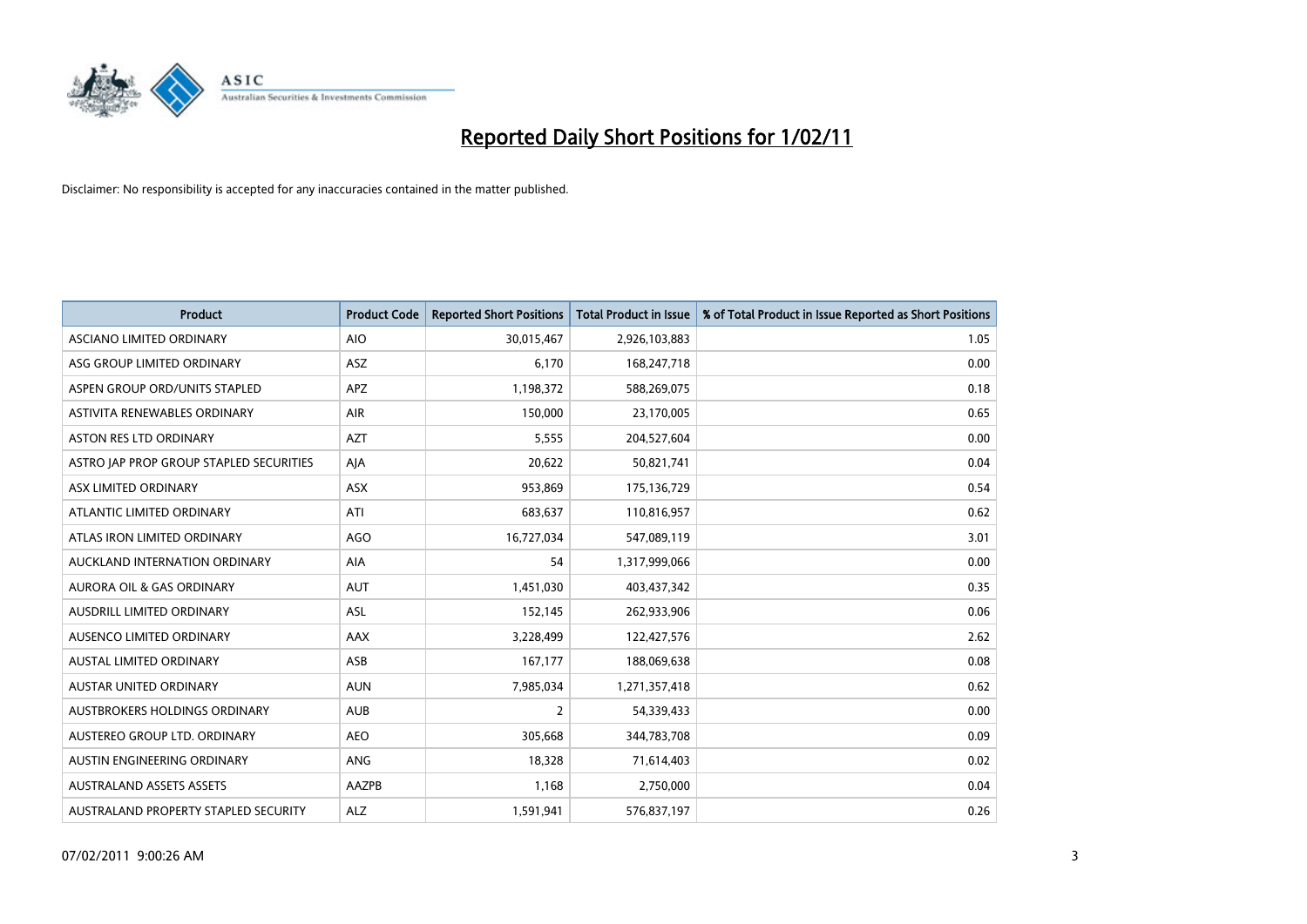

| <b>Product</b>                        | <b>Product Code</b> | <b>Reported Short Positions</b> | Total Product in Issue | % of Total Product in Issue Reported as Short Positions |
|---------------------------------------|---------------------|---------------------------------|------------------------|---------------------------------------------------------|
| AUSTRALIAN AGRICULT, ORDINARY         | AAC                 | 4,312,214                       | 264,264,459            | 1.61                                                    |
| <b>AUSTRALIAN EDUCATION UNITS</b>     | <b>AEU</b>          | 625,000                         | 134,973,383            | 0.46                                                    |
| AUSTRALIAN INFRASTR, UNITS/ORDINARY   | <b>AIX</b>          | 488.624                         | 620,733,944            | 0.10                                                    |
| AUSTRALIAN MINES LTD ORDINARY         | <b>AUZ</b>          | 1,400,000                       | 349,083,108            | 0.40                                                    |
| AUSTRALIAN PHARM, ORDINARY            | API                 | 933,019                         | 488,115,883            | 0.18                                                    |
| <b>AUTOMOTIVE HOLDINGS ORDINARY</b>   | <b>AHE</b>          | 517,164                         | 226,387,577            | 0.22                                                    |
| AVEXA LIMITED ORDINARY                | <b>AVX</b>          | 243,657                         | 847,688,779            | 0.03                                                    |
| AVOCA RESOURCES ORDINARY              | <b>AVO</b>          | 331,680                         | 303,301,781            | 0.11                                                    |
| AWE LIMITED ORDINARY                  | <b>AWE</b>          | 3,752,200                       | 521,871,941            | 0.71                                                    |
| AXA ASIA PACIFIC ORDINARY             | <b>AXA</b>          | 1,785,138                       | 2,067,095,545          | 0.08                                                    |
| BANK OF QUEENSLAND. ORDINARY          | <b>BOO</b>          | 1,668,323                       | 222,072,957            | 0.77                                                    |
| <b>BANNERMAN RESOURCES ORDINARY</b>   | <b>BMN</b>          | 126,691                         | 234,435,934            | 0.05                                                    |
| <b>BASS STRAIT OIL CO ORDINARY</b>    | <b>BAS</b>          | 1,482                           | 291,030,250            | 0.00                                                    |
| <b>BATHURST RESOURCES ORDINARY</b>    | <b>BTU</b>          | 2,352,356                       | 610,526,754            | 0.38                                                    |
| <b>BAUXITE RESOURCE LTD ORDINARY</b>  | <b>BAU</b>          | 333,859                         | 234,379,896            | 0.15                                                    |
| <b>BC IRON LIMITED ORDINARY</b>       | <b>BCI</b>          | 383,518                         | 92,561,000             | 0.41                                                    |
| <b>BEACH ENERGY LIMITED ORDINARY</b>  | <b>BPT</b>          | 3,011,126                       | 1,099,021,290          | 0.29                                                    |
| BEADELL RESOURCE LTD ORDINARY         | <b>BDR</b>          | 65,559                          | 622,007,828            | 0.01                                                    |
| BENDIGO AND ADELAIDE ORDINARY         | <b>BEN</b>          | 5,777,146                       | 357,615,138            | 1.60                                                    |
| BENDIGO AND ADELAIDE RESET PREFERENCE | <b>BENPB</b>        | 135,205                         | 900,000                | 15.02                                                   |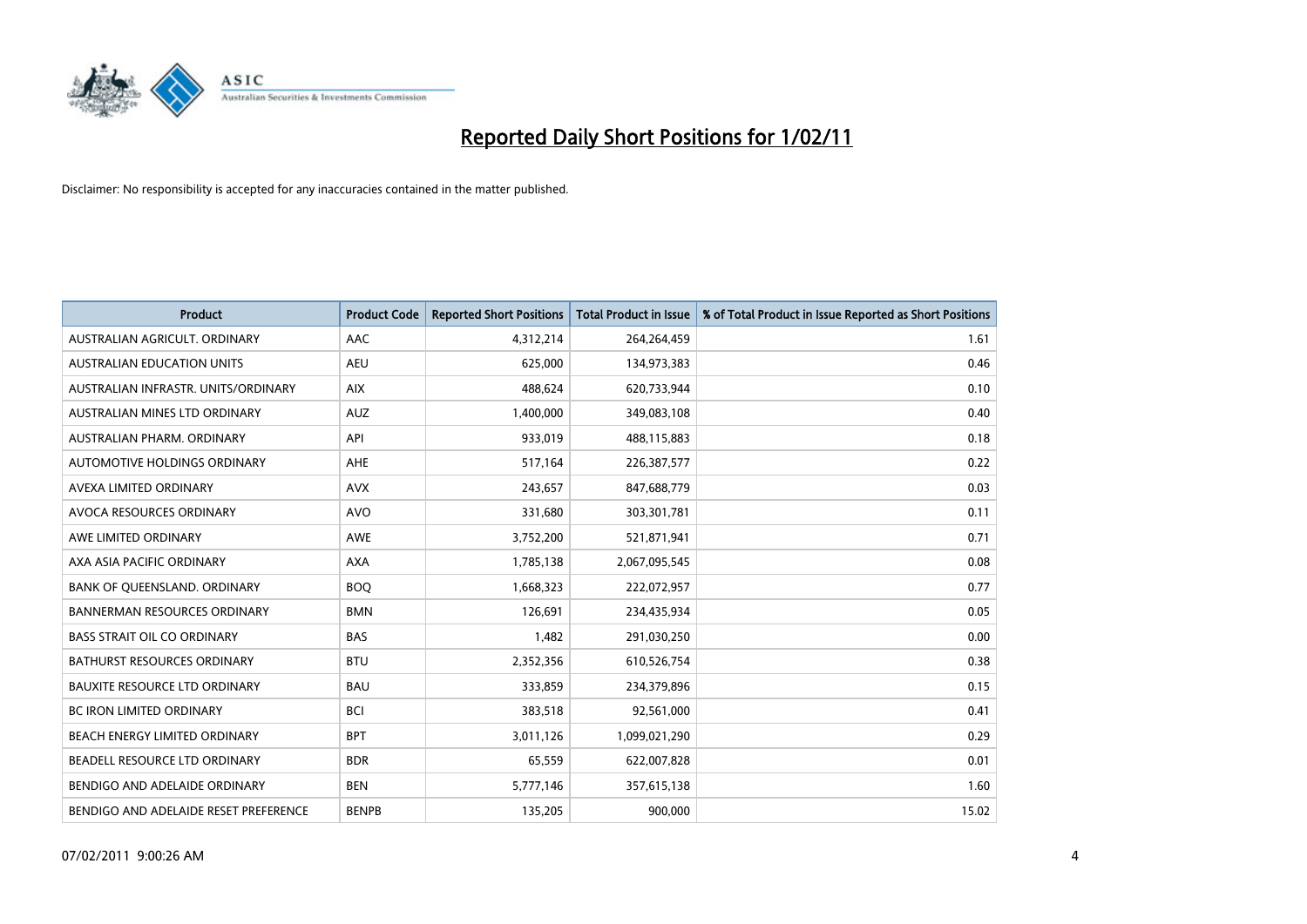

| <b>Product</b>                       | <b>Product Code</b> | <b>Reported Short Positions</b> | <b>Total Product in Issue</b> | % of Total Product in Issue Reported as Short Positions |
|--------------------------------------|---------------------|---------------------------------|-------------------------------|---------------------------------------------------------|
| BERKELEY RESOURCES ORDINARY          | <b>BKY</b>          | 348,220                         | 158,935,898                   | 0.21                                                    |
| BETASHARES ASX RES ETF UNITS         | <b>ORE</b>          | 50,000                          | 4,519,432                     | 1.11                                                    |
| <b>BHP BILLITON LIMITED ORDINARY</b> | <b>BHP</b>          | 21,534,999                      | 3,356,081,497                 | 0.64                                                    |
| <b>BILLABONG ORDINARY</b>            | <b>BBG</b>          | 9,787,353                       | 253,613,826                   | 3.84                                                    |
| <b>BIOTA HOLDINGS ORDINARY</b>       | <b>BTA</b>          | 2,333,395                       | 180,805,565                   | 1.30                                                    |
| <b>BISALLOY STEEL ORDINARY</b>       | <b>BIS</b>          | 84.480                          | 216,455,965                   | 0.04                                                    |
| BKI INVESTMENT LTD ORDINARY          | <b>BKI</b>          | 508                             | 420,919,092                   | 0.00                                                    |
| <b>BLACKTHORN RESOURCES ORDINARY</b> | <b>BTR</b>          | 35,848                          | 106,885,300                   | 0.03                                                    |
| BLUESCOPE STEEL LTD ORDINARY         | <b>BSL</b>          | 41,935,861                      | 1,842,207,385                 | 2.23                                                    |
| <b>BOART LONGYEAR ORDINARY</b>       | <b>BLY</b>          | 3,490,552                       | 461,163,412                   | 0.75                                                    |
| <b>BOOM LOGISTICS ORDINARY</b>       | <b>BOL</b>          | 353,563                         | 461,500,712                   | 0.07                                                    |
| BORAL LIMITED. ORDINARY              | <b>BLD</b>          | 26,589,183                      | 724,446,767                   | 3.65                                                    |
| BOTSWANA METALS LTD ORDINARY         | <b>BML</b>          | 7,000                           | 107,787,762                   | 0.01                                                    |
| <b>BOW ENERGY LIMITED ORDINARY</b>   | <b>BOW</b>          | 562,586                         | 348,972,041                   | 0.15                                                    |
| <b>BRADKEN LIMITED ORDINARY</b>      | <b>BKN</b>          | 849,961                         | 139,639,929                   | 0.63                                                    |
| <b>BRAMBLES LIMITED ORDINARY</b>     | <b>BXB</b>          | 9,411,080                       | 1,450,667,977                 | 0.66                                                    |
| <b>BREVILLE GROUP LTD ORDINARY</b>   | <b>BRG</b>          | 2,740                           | 129,615,322                   | 0.00                                                    |
| <b>BRICKWORKS LIMITED ORDINARY</b>   | <b>BKW</b>          | 16,060                          | 147,567,333                   | 0.01                                                    |
| <b>BROCKMAN RESOURCES ORDINARY</b>   | <b>BRM</b>          | 179,311                         | 144,803,151                   | 0.13                                                    |
| BT INVESTMENT MNGMNT ORDINARY        | <b>BTT</b>          | 554,934                         | 160,000,000                   | 0.35                                                    |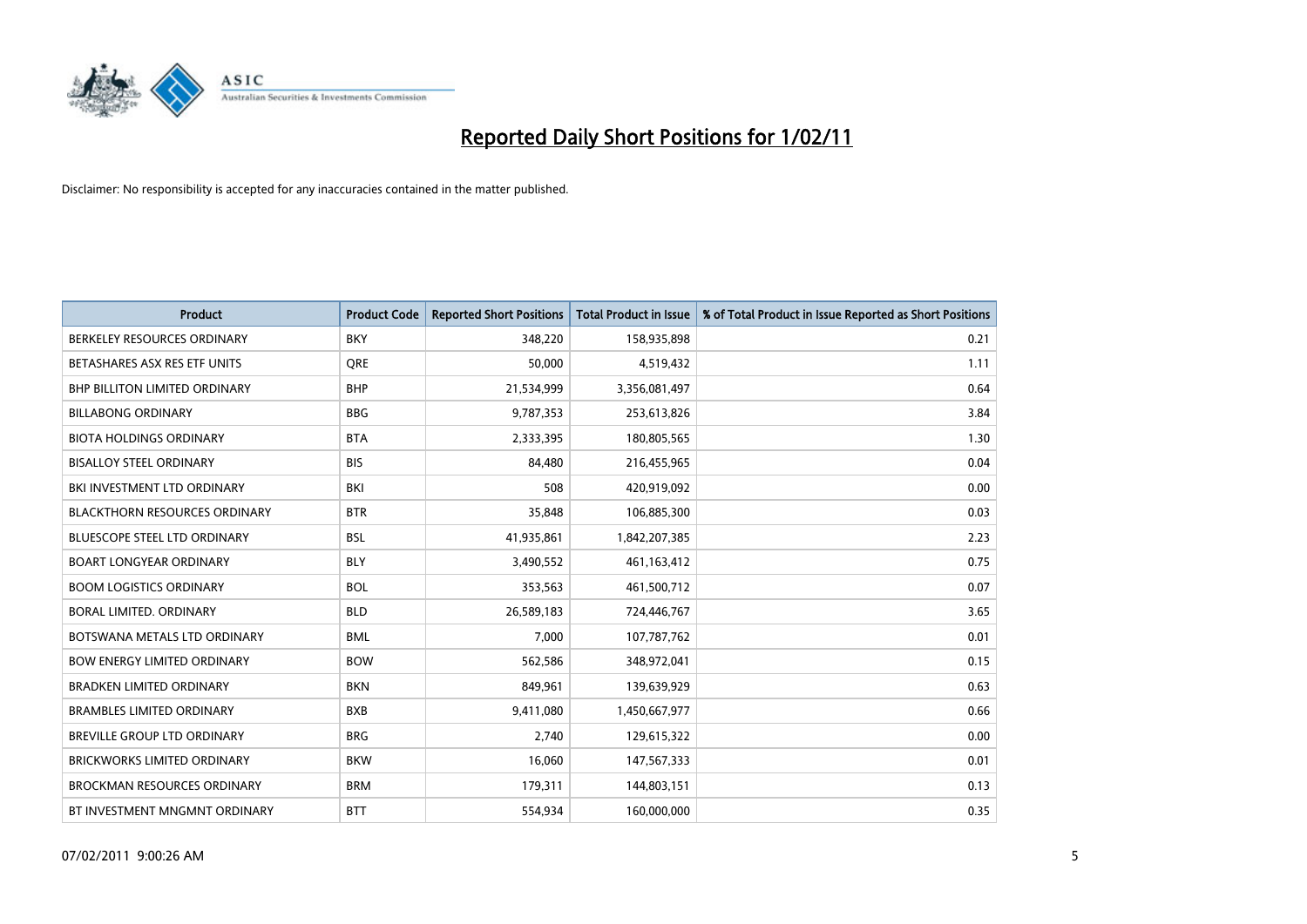

| Product                                  | <b>Product Code</b> | <b>Reported Short Positions</b> | <b>Total Product in Issue</b> | % of Total Product in Issue Reported as Short Positions |
|------------------------------------------|---------------------|---------------------------------|-------------------------------|---------------------------------------------------------|
| <b>BUNNINGS WAREHOUSE ORDINARY UNITS</b> | <b>BWP</b>          | 1,217,673                       | 427,042,646                   | 0.28                                                    |
| <b>BURU ENERGY ORDINARY</b>              | <b>BRU</b>          | 157,415                         | 182,780,549                   | 0.09                                                    |
| CABCHARGE AUSTRALIA ORDINARY             | CAB                 | 1,014,291                       | 120,437,014                   | 0.84                                                    |
| CALTEX AUSTRALIA ORDINARY                | <b>CTX</b>          | 5,497,942                       | 270,000,000                   | 2.02                                                    |
| <b>CAMPBELL BROTHERS ORDINARY</b>        | CPB                 | 58,693                          | 67,503,411                    | 0.08                                                    |
| CAPE LAMBERT RES LTD ORDINARY            | <b>CFE</b>          | 2,000,784                       | 578,112,273                   | 0.34                                                    |
| <b>CAPRAL LIMITED ORDINARY</b>           | CAA                 | 80.683                          | 387,898,255                   | 0.02                                                    |
| <b>CARBON ENERGY ORDINARY</b>            | <b>CNX</b>          | 1,035,142                       | 670,872,650                   | 0.14                                                    |
| CARDNO LIMITED ORDINARY                  | CDD                 | 3,468                           | 106,250,491                   | 0.00                                                    |
| CARNARVON PETROLEUM ORDINARY             | <b>CVN</b>          | 1,991,456                       | 687,820,634                   | 0.29                                                    |
| <b>CARNEGIE WAVE ENERGY ORDINARY</b>     | <b>CWE</b>          | 83,000                          | 859,087,627                   | 0.01                                                    |
| <b>CARPATHIAN RESOURCES ORDINARY</b>     | <b>CPN</b>          | 75,000                          | 265,533,501                   | 0.03                                                    |
| CARPENTARIA EXP. LTD ORDINARY            | CAP                 | 9.777                           | 94,341,301                    | 0.01                                                    |
| CARRICK GOLD LIMITED ORDINARY            | <b>CRK</b>          | 16,980                          | 139,000,000                   | 0.01                                                    |
| CARSALES.COM LTD ORDINARY                | <b>CRZ</b>          | 3,667,662                       | 234,073,300                   | 1.55                                                    |
| CASH CONVERTERS ORD/DIV ACCESS           | CCV                 | 134,440                         | 379,761,025                   | 0.02                                                    |
| <b>CASPIAN OIL &amp; GAS ORDINARY</b>    | <b>CIG</b>          | 50,000                          | 1,331,500,513                 | 0.00                                                    |
| CATALPA RESOURCES ORDINARY               | CAH                 | 31,030                          | 162,832,907                   | 0.02                                                    |
| <b>CEC GROUP LIMITED ORDINARY</b>        | <b>CEG</b>          | 1,750                           | 79,662,662                    | 0.00                                                    |
| <b>CELLNET GROUP ORDINARY</b>            | <b>CLT</b>          | 1,342                           | 69,875,723                    | 0.00                                                    |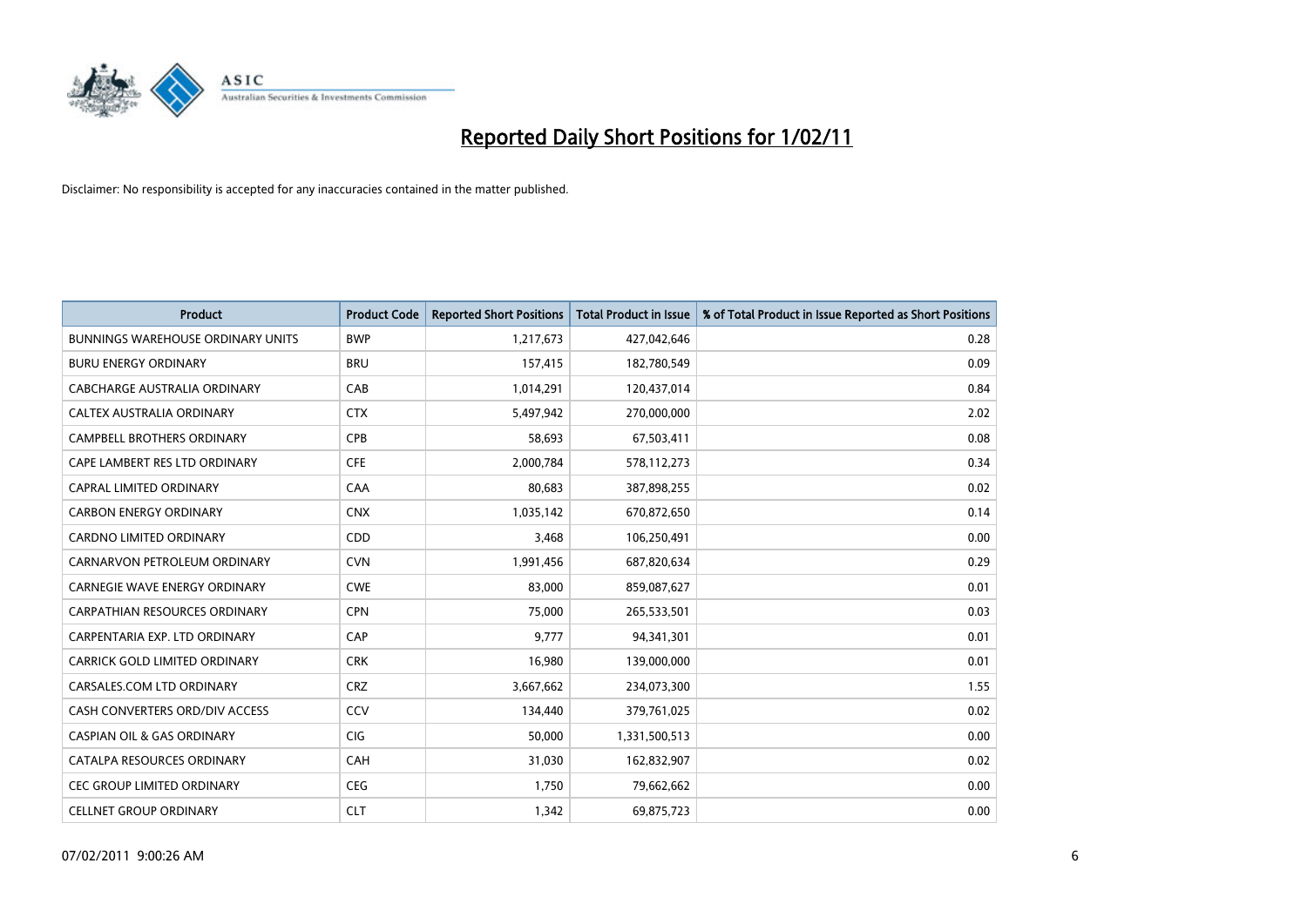

| <b>Product</b>                                | <b>Product Code</b> | <b>Reported Short Positions</b> | <b>Total Product in Issue</b> | % of Total Product in Issue Reported as Short Positions |
|-----------------------------------------------|---------------------|---------------------------------|-------------------------------|---------------------------------------------------------|
| CENTRAL PETROLEUM ORDINARY                    | <b>CTP</b>          | 286,753                         | 982,298,842                   | 0.03                                                    |
| CENTREBET INTERNAT. ORDINARY                  | <b>CIL</b>          | 4,399                           | 87,764,414                    | 0.01                                                    |
| <b>CENTRO PROPERTIES UNITS/ORD STAPLED</b>    | <b>CNP</b>          | 331,574                         | 972,414,514                   | 0.03                                                    |
| <b>CENTRO RETAIL GROUP STAPLED SECURITIES</b> | <b>CER</b>          | 1,021,663                       | 2,286,399,424                 | 0.04                                                    |
| <b>CERAMIC FUEL CELLS ORDINARY</b>            | <b>CFU</b>          | 692,289                         | 1,201,353,566                 | 0.05                                                    |
| <b>CFS RETAIL PROPERTY UNITS</b>              | <b>CFX</b>          | 39,806,120                      | 2,825,628,530                 | 1.41                                                    |
| CHALLENGER DIV.PRO. STAPLED UNITS             | <b>CDI</b>          | 39.856                          | 913,426,007                   | 0.00                                                    |
| <b>CHALLENGER INFRAST, STAPLED UNITS</b>      | <b>CIF</b>          | 91,094                          | 316,223,785                   | 0.03                                                    |
| CHALLENGER LIMITED ORDINARY                   | <b>CGF</b>          | 4,608,352                       | 501,959,841                   | 0.91                                                    |
| <b>CHANDLER MACLEOD LTD ORDINARY</b>          | <b>CMG</b>          | 11,970                          | 422,031,685                   | 0.00                                                    |
| CHARTER HALL GROUP STAPLED US PROHIBIT.       | <b>CHC</b>          | 327,682                         | 306,341,814                   | 0.10                                                    |
| <b>CHARTER HALL OFFICE UNIT</b>               | CQ <sub>O</sub>     | 486,774                         | 493,319,730                   | 0.10                                                    |
| <b>CHARTER HALL RETAIL UNITS</b>              | <b>CQR</b>          | 572,143                         | 305,810,723                   | 0.19                                                    |
| CHEMGENEX PHARMACEUT ORDINARY                 | <b>CXS</b>          | 89,061                          | 283,348,870                   | 0.03                                                    |
| CITIGOLD CORP LTD ORDINARY                    | <b>CTO</b>          | 703,900                         | 1,040,278,301                 | 0.07                                                    |
| CLEARVIEW WEALTH LTD ORDINARY                 | <b>CVW</b>          | 230                             | 429,962,192                   | 0.00                                                    |
| <b>CLOUGH LIMITED ORDINARY</b>                | <b>CLO</b>          | 627,134                         | 770,916,269                   | 0.07                                                    |
| <b>COAL &amp; ALLIED ORDINARY</b>             | <b>CNA</b>          | 4,814                           | 86,584,735                    | 0.00                                                    |
| COAL OF AFRICA LTD ORDINARY                   | <b>CZA</b>          | 1,387,947                       | 530,514,663                   | 0.25                                                    |
| <b>COALSPUR MINES LTD ORDINARY</b>            | CPL                 | 1,341,411                       | 484,329,575                   | 0.27                                                    |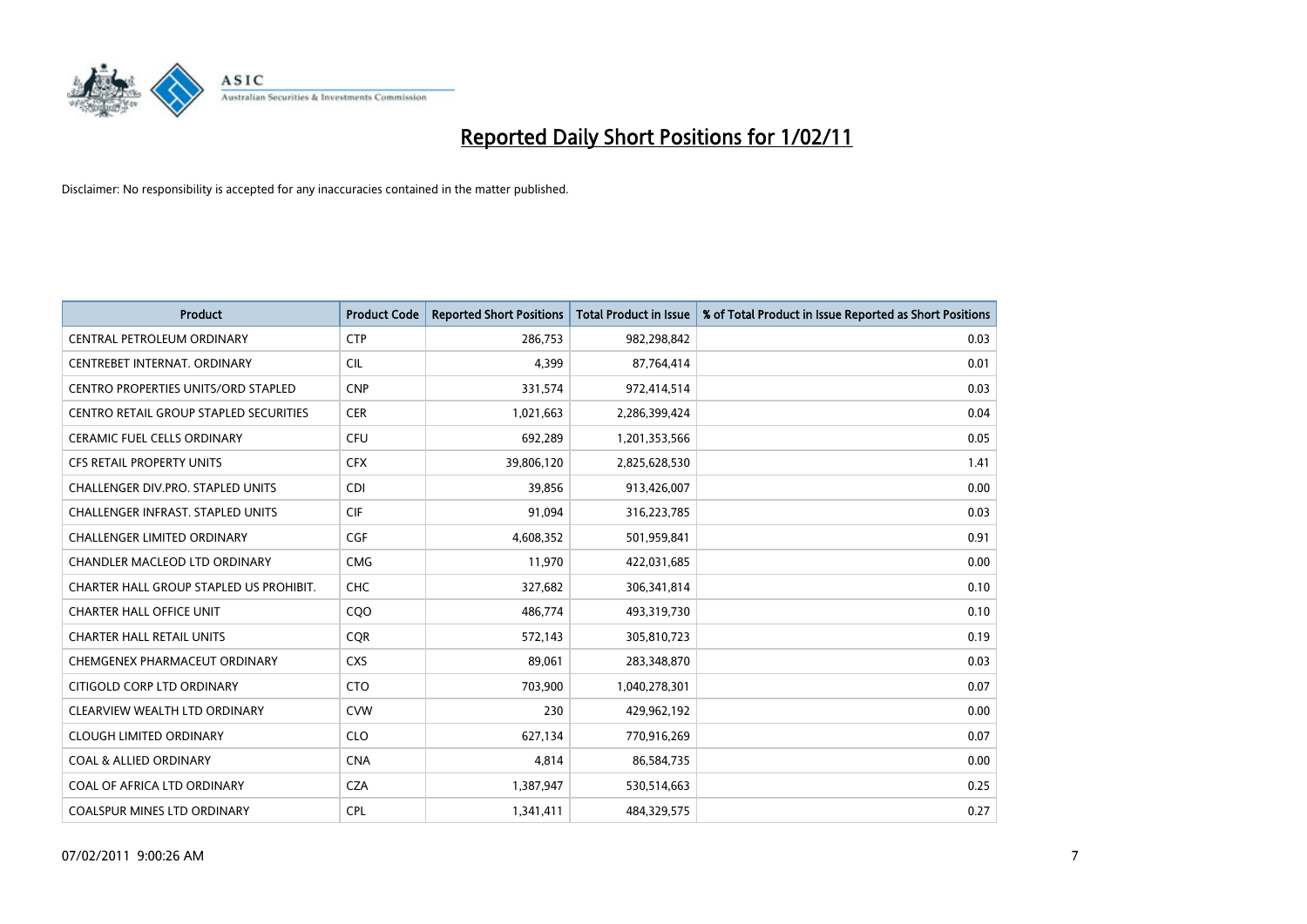

| <b>Product</b>                          | <b>Product Code</b> | <b>Reported Short Positions</b> | Total Product in Issue | % of Total Product in Issue Reported as Short Positions |
|-----------------------------------------|---------------------|---------------------------------|------------------------|---------------------------------------------------------|
| <b>COALWORKS LIMITED ORDINARY</b>       | <b>CWK</b>          | 35,000                          | 119,420,253            | 0.03                                                    |
| COCA-COLA AMATIL ORDINARY               | <b>CCL</b>          | 2,189,803                       | 756,003,067            | 0.27                                                    |
| <b>COCHLEAR LIMITED ORDINARY</b>        | <b>COH</b>          | 774,639                         | 56,669,257             | 1.35                                                    |
| COCKATOO COAL ORDINARY                  | <b>COK</b>          | 1,842,654                       | 1,016,096,908          | 0.18                                                    |
| <b>COFFEY INTERNATIONAL ORDINARY</b>    | <b>COF</b>          | 24,246                          | 132,577,523            | 0.01                                                    |
| COMMONWEALTH BANK, ORDINARY             | <b>CBA</b>          | 14,552,165                      | 1,548,907,074          | 0.91                                                    |
| <b>COMMONWEALTH PROP ORDINARY UNITS</b> | <b>CPA</b>          | 23,150,275                      | 2,449,599,711          | 0.96                                                    |
| <b>COMPASS RESOURCES ORDINARY</b>       | <b>CMR</b>          | 160,952                         | 147,402,920            | 0.11                                                    |
| <b>COMPUTERSHARE LTD ORDINARY</b>       | <b>CPU</b>          | 2,249,831                       | 555,664,059            | 0.40                                                    |
| <b>CONNECTEAST GROUP STAPLED</b>        | <b>CEU</b>          | 47,816,166                      | 3,940,145,951          | 1.22                                                    |
| CONSOLIDATED MEDIA, ORDINARY            | <b>CMI</b>          | 1,920,135                       | 561,834,996            | 0.33                                                    |
| CONTANGO MICROCAP ORDINARY              | <b>CTN</b>          | 7,500                           | 145,708,783            | 0.01                                                    |
| CONTINENTAL COAL LTD ORDINARY           | <b>CCC</b>          | 1,481,119                       | 1,980,616,757          | 0.07                                                    |
| <b>COOPER ENERGY LTD ORDINARY</b>       | <b>COE</b>          | 570.998                         | 292,576,001            | 0.20                                                    |
| <b>COPPER STRIKE LTD ORDINARY</b>       | <b>CSE</b>          | 714                             | 129,455,571            | 0.00                                                    |
| <b>CORDLIFE LIMITED ORDINARY</b>        | CBB                 |                                 | 145,360,920            | 0.00                                                    |
| <b>COUNT FINANCIAL ORDINARY</b>         | COU                 | 692,457                         | 262,212,976            | 0.27                                                    |
| <b>CRANE GROUP LIMITED ORDINARY</b>     | <b>CRG</b>          | 1,893,515                       | 79,110,667             | 2.37                                                    |
| <b>CRESCENT GOLD ORDINARY</b>           | <b>CRE</b>          | 199.788                         | 917,422,620            | 0.02                                                    |
| <b>CROMWELL PROP STAPLED SECURITIES</b> | <b>CMW</b>          | 45.877                          | 910,985,951            | 0.00                                                    |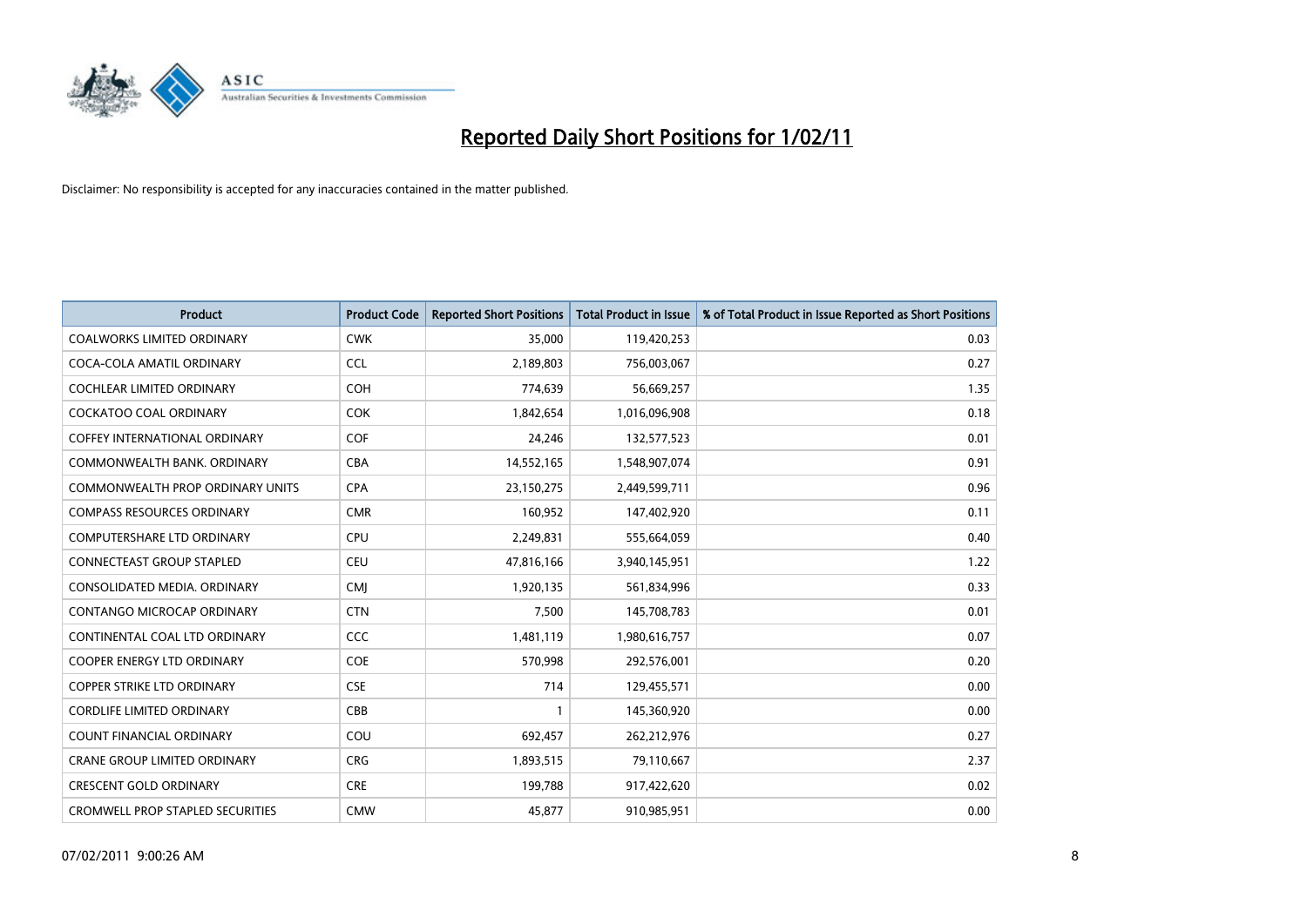

| Product                              | <b>Product Code</b> | <b>Reported Short Positions</b> | <b>Total Product in Issue</b> | % of Total Product in Issue Reported as Short Positions |
|--------------------------------------|---------------------|---------------------------------|-------------------------------|---------------------------------------------------------|
| <b>CROWN LIMITED ORDINARY</b>        | <b>CWN</b>          | 3,272,978                       | 754,131,800                   | 0.44                                                    |
| <b>CSG LIMITED ORDINARY</b>          | <b>CSV</b>          | 533,968                         | 244,933,695                   | 0.21                                                    |
| <b>CSL LIMITED ORDINARY</b>          | <b>CSL</b>          | 9,648,823                       | 544,679,864                   | 1.73                                                    |
| <b>CSR LIMITED ORDINARY</b>          | <b>CSR</b>          | 4,876,812                       | 1,517,909,514                 | 0.33                                                    |
| <b>CUDECO LIMITED ORDINARY</b>       | CDU                 | 656,793                         | 145,512,643                   | 0.45                                                    |
| <b>CUSTOMERS LIMITED ORDINARY</b>    | <b>CUS</b>          | 61,735                          | 134,869,357                   | 0.04                                                    |
| DART ENERGY LTD ORDINARY             | <b>DTE</b>          | 227,360                         | 548,188,184                   | 0.04                                                    |
| DAVID JONES LIMITED ORDINARY         | <b>DJS</b>          | 23,662,728                      | 514,034,694                   | 4.60                                                    |
| <b>DECMIL GROUP LIMITED ORDINARY</b> | <b>DCG</b>          | 17,397                          | 124,204,568                   | 0.01                                                    |
| DEEP YELLOW LIMITED ORDINARY         | <b>DYL</b>          | 20,466                          | 1,126,784,458                 | 0.00                                                    |
| DEVINE LIMITED ORDINARY              | <b>DVN</b>          | 1,000                           | 634,918,223                   | 0.00                                                    |
| DEXUS PROPERTY GROUP STAPLED UNITS   | <b>DXS</b>          | 4,739,307                       | 4,839,024,176                 | 0.10                                                    |
| DISCOVERY METALS LTD ORDINARY        | <b>DML</b>          | 236,909                         | 436,628,231                   | 0.06                                                    |
| <b>DOMINION MINING ORDINARY</b>      | <b>DOM</b>          | 72,436                          | 103,520,259                   | 0.07                                                    |
| DOMINO PIZZA ENTERPR ORDINARY        | <b>DMP</b>          | 3                               | 68,407,674                    | 0.00                                                    |
| DOWNER EDI LIMITED ORDINARY          | <b>DOW</b>          | 4,369,150                       | 343,178,483                   | 1.30                                                    |
| DRAGON MINING LTD ORDINARY           | <b>DRA</b>          | 4,230                           | 73,778,508                    | 0.01                                                    |
| DUET GROUP STAPLED US PROHIBIT.      | <b>DUE</b>          | 1,751,258                       | 887,304,690                   | 0.19                                                    |
| DULUXGROUP LIMITED ORDINARY          | <b>DLX</b>          | 1,678,799                       | 367,456,259                   | 0.46                                                    |
| DWS ADVANCED ORDINARY                | <b>DWS</b>          | 1,652                           | 132,362,763                   | 0.00                                                    |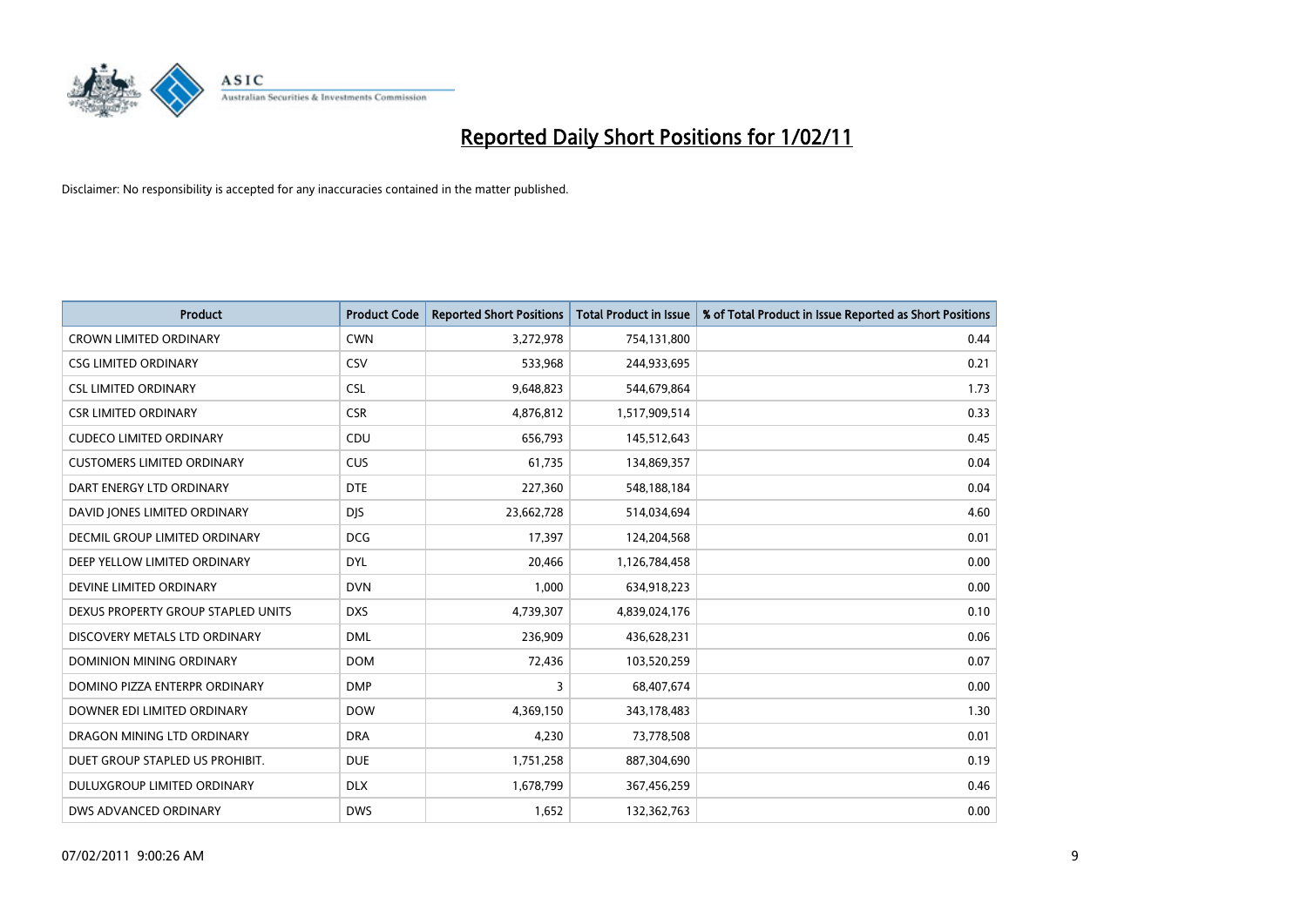

| <b>Product</b>                            | <b>Product Code</b> | <b>Reported Short Positions</b> | Total Product in Issue | % of Total Product in Issue Reported as Short Positions |
|-------------------------------------------|---------------------|---------------------------------|------------------------|---------------------------------------------------------|
| DYESOL LIMITED ORDINARY                   | <b>DYE</b>          | 23,580                          | 143,402,007            | 0.02                                                    |
| EASTERN STAR GAS ORDINARY                 | <b>ESG</b>          | 3,885,217                       | 991,567,041            | 0.37                                                    |
| EDT RETAIL TRUST UNITS                    | EDT                 | 99,457                          | 4,700,290,868          | 0.00                                                    |
| <b>ELDERS LIMITED ORDINARY</b>            | <b>ELD</b>          | 7,662,135                       | 448,598,480            | 1.70                                                    |
| ELDORADO GOLD CORP CDI 1:1                | EAU                 | 66,540                          | 19,905,333             | 0.34                                                    |
| ELEMENTAL MINERALS ORDINARY               | <b>ELM</b>          | 16,000                          | 151,491,655            | 0.01                                                    |
| ELEMENTOS LIMITED ORDINARY                | <b>ELT</b>          | 8                               | 56,885,454             | 0.00                                                    |
| ELIXIR PETROLEUM LTD ORDINARY             | <b>EXR</b>          | 324,400                         | 188,988,472            | 0.17                                                    |
| <b>EMECO HOLDINGS ORDINARY</b>            | <b>EHL</b>          | 1,583,793                       | 631,237,586            | 0.25                                                    |
| <b>ENERGY RESOURCES ORDINARY 'A'</b>      | <b>ERA</b>          | 1,161,899                       | 190,737,934            | 0.60                                                    |
| <b>ENERGY WORLD CORPOR. ORDINARY</b>      | <b>EWC</b>          | 16,700,467                      | 1,561,166,672          | 1.08                                                    |
| <b>ENTEK ENERGY LTD ORDINARY</b>          | <b>ETE</b>          | 489,903                         | 287,692,535            | 0.17                                                    |
| <b>ENTELLECT SOLUTIONS ORDINARY</b>       | <b>ESN</b>          | 464,050                         | 1,740,334,200          | 0.03                                                    |
| <b>ENVESTRA LIMITED ORDINARY</b>          | <b>ENV</b>          | 1,821,156                       | 1,430,398,609          | 0.12                                                    |
| EQUINOX MINERALS LTD CHESS DEPOSITARY INT | EON                 | 766,794                         | 871,493,392            | 0.09                                                    |
| <b>EVEREST FINANCIAL ORDINARY</b>         | <b>EFG</b>          | 4,300                           | 251,442,316            | 0.00                                                    |
| <b>EXTRACT RESOURCES ORDINARY</b>         | <b>EXT</b>          | 616,718                         | 243,552,298            | 0.25                                                    |
| FAIRFAX MEDIA LTD ORDINARY                | <b>FXJ</b>          | 304,837,825                     | 2,351,955,725          | 12.96                                                   |
| <b>FANTASTIC HOLDINGS ORDINARY</b>        | <b>FAN</b>          | 5,500                           | 102,739,538            | 0.01                                                    |
| <b>FAR LTD ORDINARY</b>                   | <b>FAR</b>          | 598,759                         | 1,244,439,464          | 0.05                                                    |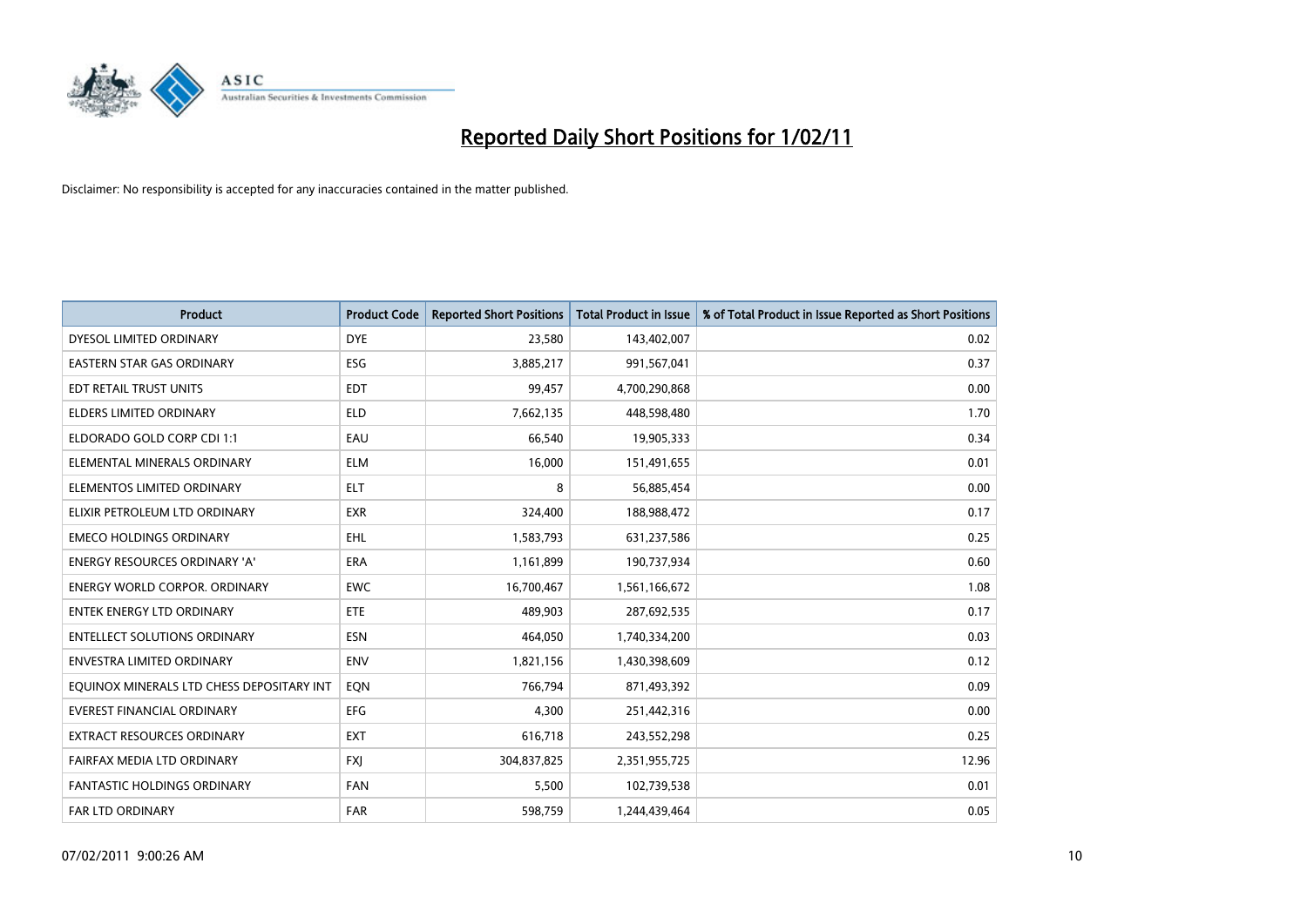

| Product                               | <b>Product Code</b> | <b>Reported Short Positions</b> | Total Product in Issue | % of Total Product in Issue Reported as Short Positions |
|---------------------------------------|---------------------|---------------------------------|------------------------|---------------------------------------------------------|
| <b>FERRAUS LIMITED ORDINARY</b>       | <b>FRS</b>          | 161,770                         | 205,700,890            | 0.07                                                    |
| FERRUM CRESCENT LTD ORDINARY          | <b>FCR</b>          | 100,000                         | 291,896,704            | 0.03                                                    |
| FISHER & PAYKEL APP. ORDINARY         | <b>FPA</b>          | 8,944,035                       | 724,235,162            | 1.23                                                    |
| FISHER & PAYKEL H. ORDINARY           | <b>FPH</b>          | 667,072                         | 520,409,135            | 0.13                                                    |
| FKP PROPERTY GROUP STAPLED SECURITIES | <b>FKP</b>          | 10,381,668                      | 1,174,033,185          | 0.90                                                    |
| FLEETWOOD CORP ORDINARY               | <b>FWD</b>          | 106,132                         | 57,281,484             | 0.18                                                    |
| FLETCHER BUILDING ORDINARY            | <b>FBU</b>          | 6,280,323                       | 611,250,393            | 1.01                                                    |
| FLEXIGROUP LIMITED ORDINARY           | <b>FXL</b>          | 160,276                         | 275,472,492            | 0.06                                                    |
| <b>FLIGHT CENTRE ORDINARY</b>         | <b>FLT</b>          | 2,783,654                       | 99,791,411             | 2.80                                                    |
| FLINDERS MINES LTD ORDINARY           | <b>FMS</b>          | 22,003,316                      | 1,820,384,571          | 1.20                                                    |
| <b>FOCUS MINERALS LTD ORDINARY</b>    | <b>FML</b>          | 391,576                         | 2,865,543,210          | 0.01                                                    |
| <b>FORGE GROUP LIMITED ORDINARY</b>   | FGE                 | 13,649                          | 82,864,014             | 0.02                                                    |
| FORTE ENERGY NL ORDINARY              | <b>FTE</b>          | 4,147,139                       | 669,756,735            | 0.61                                                    |
| FORTESCUE METALS GRP ORDINARY         | <b>FMG</b>          | 4,760,952                       | 3,112,711,159          | 0.15                                                    |
| <b>FOSTER'S GROUP ORDINARY</b>        | <b>FGL</b>          | 10,097,034                      | 1,935,386,127          | 0.51                                                    |
| <b>FUNTASTIC LIMITED ORDINARY</b>     | <b>FUN</b>          | 322,528                         | 340,997,682            | 0.09                                                    |
| <b>G.U.D. HOLDINGS ORDINARY</b>       | GUD                 | 538,662                         | 68,426,721             | 0.80                                                    |
| <b>GALAXY RESOURCES ORDINARY</b>      | GXY                 | 629,944                         | 192,403,358            | 0.31                                                    |
| <b>GEODYNAMICS LIMITED ORDINARY</b>   | GDY                 | 247,553                         | 333,643,956            | 0.07                                                    |
| <b>GINDALBIE METALS LTD ORDINARY</b>  | <b>GBG</b>          | 4,119,740                       | 935,215,590            | 0.44                                                    |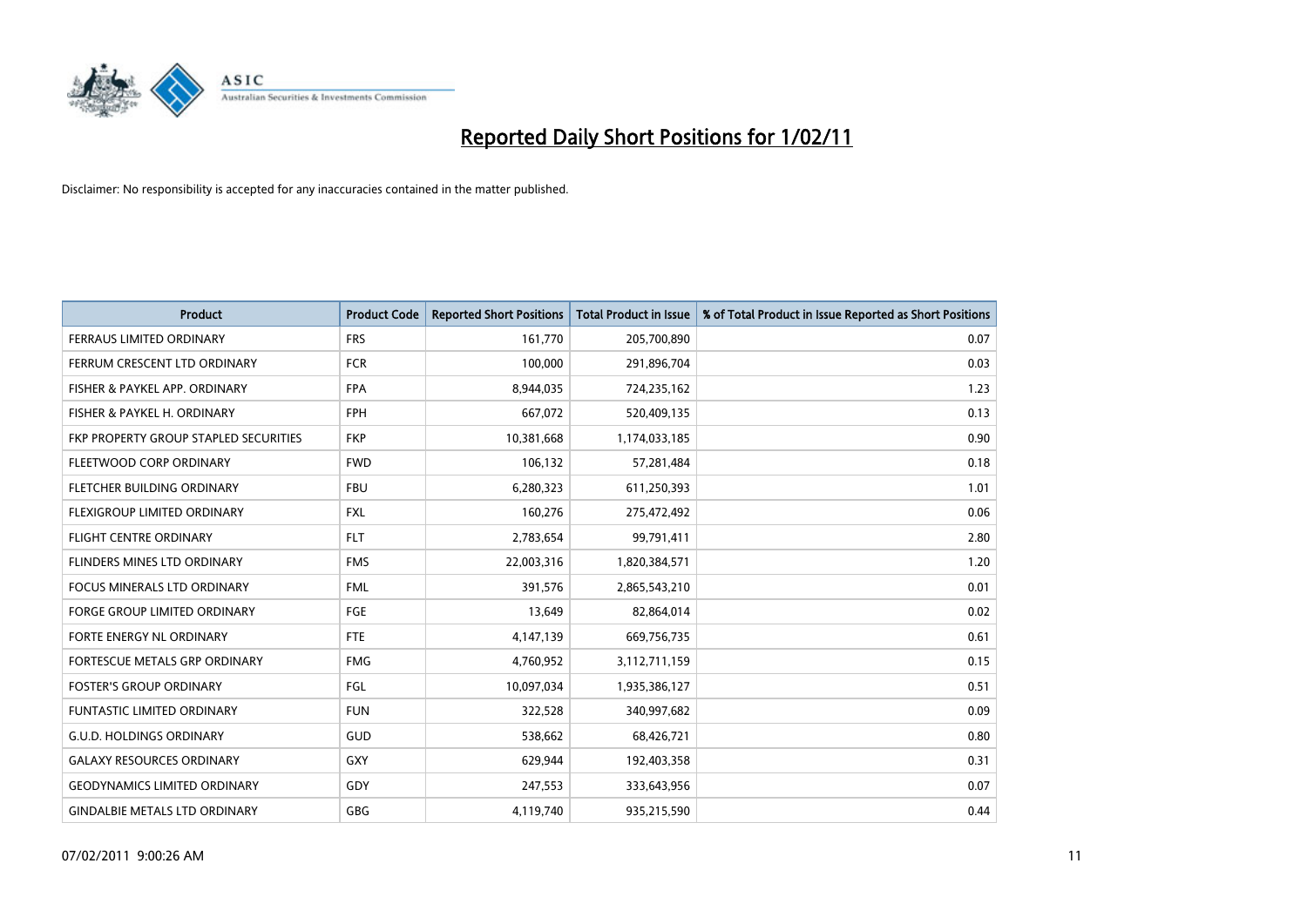

| <b>Product</b>                                   | <b>Product Code</b> | <b>Reported Short Positions</b> | <b>Total Product in Issue</b> | % of Total Product in Issue Reported as Short Positions |
|--------------------------------------------------|---------------------|---------------------------------|-------------------------------|---------------------------------------------------------|
| <b>GIRALIA RESOURCES NL ORDINARY</b>             | GIR                 | 86,234                          | 182,069,170                   | 0.04                                                    |
| <b>GLOBAL MINING ORDINARY</b>                    | GMI                 | 8.951                           | 191,820,968                   | 0.00                                                    |
| <b>GLOUCESTER COAL ORDINARY</b>                  | GCL                 | 247,217                         | 140,447,062                   | 0.18                                                    |
| <b>GME RESOURCES LTD ORDINARY</b>                | <b>GME</b>          | 800                             | 302,352,750                   | 0.00                                                    |
| <b>GOLDEN GATE PETROL ORDINARY</b>               | GGP                 | 40.000                          | 1,080,159,955                 | 0.00                                                    |
| <b>GOLDEN WEST RESOURCE ORDINARY</b>             | <b>GWR</b>          | 1,617                           | 189,606,127                   | 0.00                                                    |
| <b>GOODMAN FIELDER, ORDINARY</b>                 | <b>GFF</b>          | 17,439,145                      | 1,380,386,438                 | 1.27                                                    |
| <b>GOODMAN GROUP STAPLED US PROHIBIT.</b>        | <b>GMG</b>          | 8,172,423                       | 6,893,007,207                 | 0.11                                                    |
| <b>GPT GROUP STAPLED SEC.</b>                    | <b>GPT</b>          | 7,457,278                       | 1,855,529,431                 | 0.41                                                    |
| <b>GRAINCORP LIMITED A CLASS ORDINARY</b>        | <b>GNC</b>          | 981,289                         | 198,318,900                   | 0.50                                                    |
| <b>GRANGE RESOURCES. ORDINARY</b>                | <b>GRR</b>          | 1,249,723                       | 1,152,077,403                 | 0.11                                                    |
| <b>GREENCAP LIMITED ORDINARY</b>                 | GCG                 |                                 | 262,515,385                   | 0.00                                                    |
| <b>GREENLAND MIN EN LTD ORDINARY</b>             | GGG                 | 528,204                         | 306,134,747                   | 0.18                                                    |
| <b>GRYPHON MINERALS LTD ORDINARY</b>             | GRY                 | 867,074                         | 292,472,058                   | 0.29                                                    |
| <b>GUINNESS PEAT GROUP. CHESS DEPOSITARY INT</b> | <b>GPG</b>          | 55                              | 292,381,250                   | 0.00                                                    |
| <b>GUNNS LIMITED ORDINARY</b>                    | <b>GNS</b>          | 22,692,437                      | 848,401,559                   | 2.66                                                    |
| <b>GWA GROUP LTD ORDINARY</b>                    | <b>GWA</b>          | 5,110,462                       | 301,102,514                   | 1.71                                                    |
| HARVEY NORMAN ORDINARY                           | <b>HVN</b>          | 33,530,575                      | 1,062,316,784                 | 3.14                                                    |
| HASTIE GROUP LIMITED ORDINARY                    | <b>HST</b>          | 1,811,919                       | 239,781,419                   | 0.76                                                    |
| <b>HASTINGS DIVERSIFIED STAPLED SECURITY</b>     | <b>HDF</b>          | 564.024                         | 518,300,758                   | 0.10                                                    |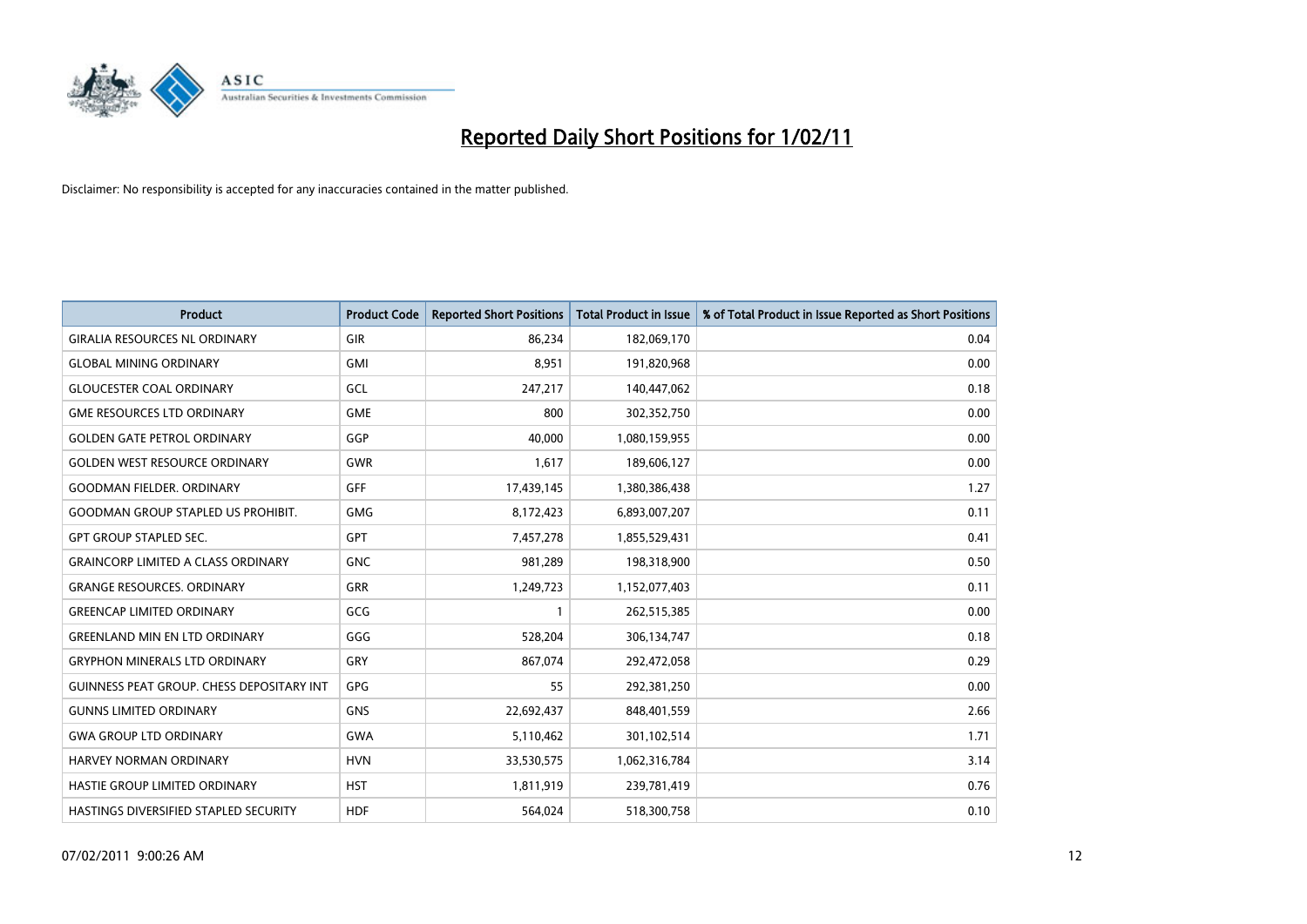

| <b>Product</b>                       | <b>Product Code</b> | <b>Reported Short Positions</b> | Total Product in Issue | % of Total Product in Issue Reported as Short Positions |
|--------------------------------------|---------------------|---------------------------------|------------------------|---------------------------------------------------------|
| <b>HEARTWARE INT INC CDI 35:1</b>    | <b>HIN</b>          | 272,008                         | 66,059,280             | 0.41                                                    |
| <b>HENDERSON GROUP CDI 1:1</b>       | <b>HGG</b>          | 911,352                         | 554,228,264            | 0.16                                                    |
| HFA HOLDINGS LIMITED ORDINARY        | <b>HFA</b>          | 114,945                         | 469,330,170            | 0.02                                                    |
| HIGHLANDS PACIFIC ORDINARY           | <b>HIG</b>          | 2,382,804                       | 685,582,148            | 0.35                                                    |
| HILLCREST LITIGAT, ORDINARY          | <b>HLS</b>          | 1,600,000                       | 76,488,557             | 2.09                                                    |
| HILLGROVE RES LTD ORDINARY           | <b>HGO</b>          | 318,888                         | 793,698,575            | 0.04                                                    |
| HILLS HOLDINGS LTD ORDINARY          | <b>HIL</b>          | 2,054,944                       | 248,676,841            | 0.82                                                    |
| HORIZON OIL LIMITED ORDINARY         | <b>HZN</b>          | 2,747,128                       | 1,130,311,515          | 0.24                                                    |
| HUNNU COAL LIMITED ORDINARY          | <b>HUN</b>          | 1,023,417                       | 182,565,002            | 0.56                                                    |
| <b>ICON ENERGY LIMITED ORDINARY</b>  | <b>ICN</b>          | 218,688                         | 469,301,394            | 0.04                                                    |
| <b>IINET LIMITED ORDINARY</b>        | <b>IIN</b>          | 1,041,870                       | 152,152,119            | 0.68                                                    |
| <b>ILUKA RESOURCES ORDINARY</b>      | ILU                 | 4,371,466                       | 418,700,517            | 1.05                                                    |
| <b>IMDEX LIMITED ORDINARY</b>        | <b>IMD</b>          | 1,042                           | 197,442,297            | 0.00                                                    |
| IMF (AUSTRALIA) LTD ORDINARY         | <b>IMF</b>          | 344,012                         | 122,496,819            | 0.28                                                    |
| <b>IMX RESOURCES LTD ORDINARY</b>    | <b>IXR</b>          | 20,000                          | 262,612,803            | 0.01                                                    |
| <b>INCITEC PIVOT ORDINARY</b>        | IPL                 | 3,501,279                       | 1,628,730,107          | 0.21                                                    |
| <b>INDAGO RESOURCES LTD ORDINARY</b> | IDG                 | 8,179                           | 7,398,609              | 0.11                                                    |
| INDEPENDENCE GROUP ORDINARY          | <b>IGO</b>          | 638,834                         | 138,777,305            | 0.45                                                    |
| <b>INDOPHIL RESOURCES ORDINARY</b>   | <b>IRN</b>          | 331,218                         | 471,445,763            | 0.07                                                    |
| INDUSTREA LIMITED ORDINARY           | IDL                 | 782,420                         | 363,878,295            | 0.21                                                    |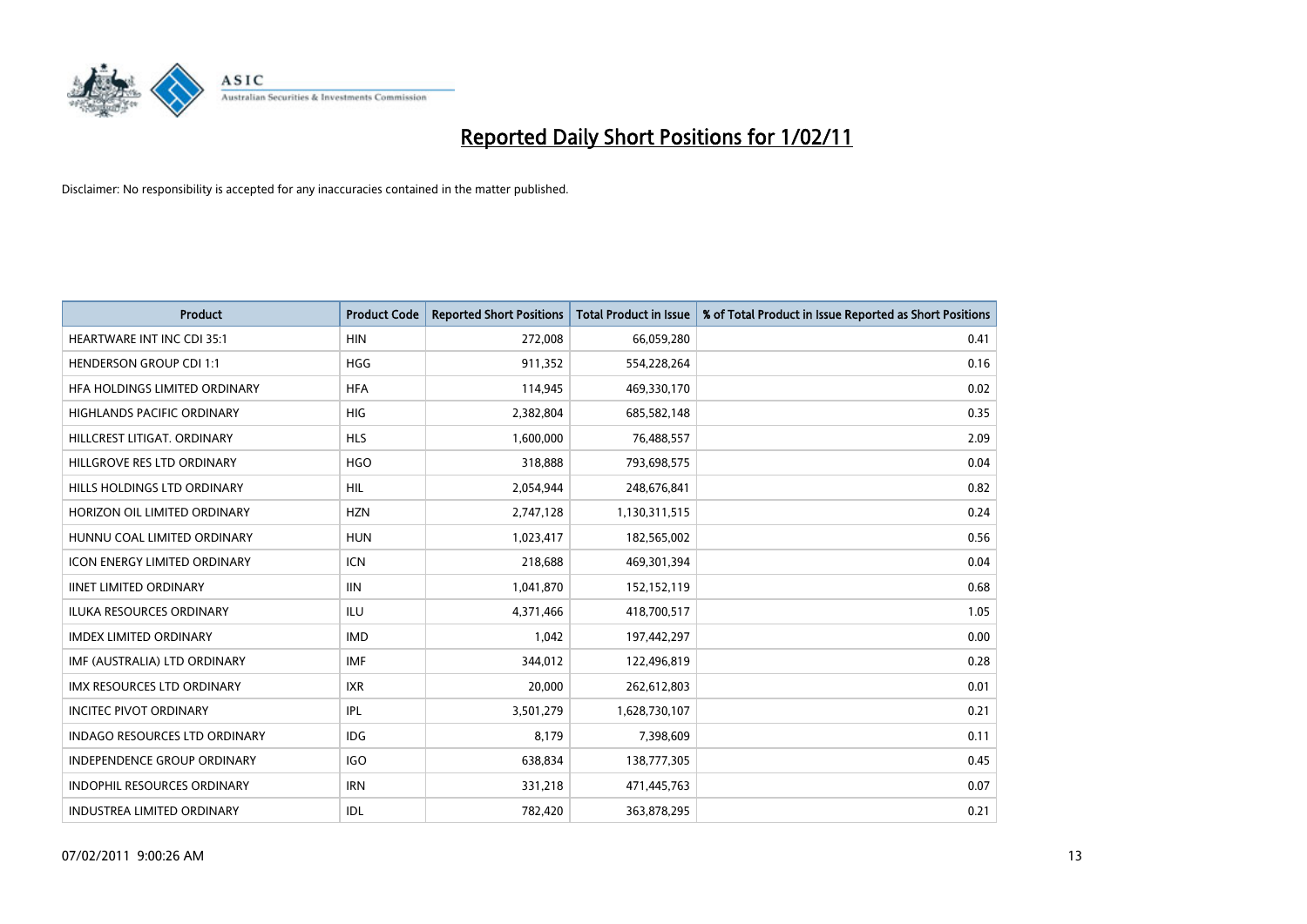

| <b>Product</b>                            | <b>Product Code</b> | <b>Reported Short Positions</b> | Total Product in Issue | % of Total Product in Issue Reported as Short Positions |
|-------------------------------------------|---------------------|---------------------------------|------------------------|---------------------------------------------------------|
| <b>INFIGEN ENERGY STAPLED SECURITIES</b>  | <b>IFN</b>          | 3,066,815                       | 761,222,569            | 0.40                                                    |
| ING INDUSTRIAL FUND UNITS                 | <b>IIF</b>          | 2,053,456                       | 2,592,249,647          | 0.08                                                    |
| ING OFFICE FUND STAPLED SECURITIES        | <b>IOF</b>          | 8,333,983                       | 2,729,071,212          | 0.30                                                    |
| ING RE COM GROUP STAPLED SECURITIES       | <b>ILF</b>          | 9,075                           | 441,029,194            | 0.00                                                    |
| <b>INSURANCE AUSTRALIA ORDINARY</b>       | IAG                 | 3,519,222                       | 2,079,034,021          | 0.14                                                    |
| <b>INTEGRA MINING LTD, ORDINARY</b>       | <b>IGR</b>          | 6,045,514                       | 757,942,394            | 0.79                                                    |
| <b>INTREPID MINES ORDINARY</b>            | <b>IAU</b>          | 2,245,286                       | 517,525,349            | 0.43                                                    |
| <b>INVOCARE LIMITED ORDINARY</b>          | <b>IVC</b>          | 1,143,587                       | 102,421,288            | 1.13                                                    |
| ION LIMITED ORDINARY                      | <b>ION</b>          | 164,453                         | 256,365,105            | 0.06                                                    |
| <b>IOOF HOLDINGS LTD ORDINARY</b>         | IFL.                | 1,805,179                       | 229,794,395            | 0.79                                                    |
| <b>IRESS MARKET TECH. ORDINARY</b>        | <b>IRE</b>          | 2,137,182                       | 126,018,142            | 1.69                                                    |
| <b>IRON ORE HOLDINGS ORDINARY</b>         | <b>IOH</b>          | 129,108                         | 137,563,524            | 0.09                                                    |
| ISHARES FTSE CHINA25 CDI 1:1              | <b>IZZ</b>          | 1.722                           | 128,250,000            | 0.00                                                    |
| ISHARES GLB HEALTH CDI 1:1                | X                   | 1,895                           | 13,050,000             | 0.01                                                    |
| ISHARES GLOBAL 100 CDI 1:1                | <b>IOO</b>          | 20,362                          | 10,600,000             | 0.19                                                    |
| ISHARES S&P 500 CDI 1:1                   | <b>IVV</b>          | 21,047                          | 116,350,000            | 0.02                                                    |
| ISHARES S&P HIGH DIV ISHARES S&P HIGH DIV | <b>IHD</b>          | 8,140                           | 1,800,000              | 0.45                                                    |
| ISHARES S&P SCAP 600 CDI 1:1              | <b>IJR</b>          | 1,918                           | 71,300,000             | 0.00                                                    |
| <b>ISOFT GROUP LIMITED ORDINARY</b>       | <b>ISF</b>          | 5,028,974                       | 1,070,595,874          | 0.46                                                    |
| <b>IVANHOE AUSTRALIA ORDINARY</b>         | <b>IVA</b>          | 471,655                         | 418,410,103            | 0.11                                                    |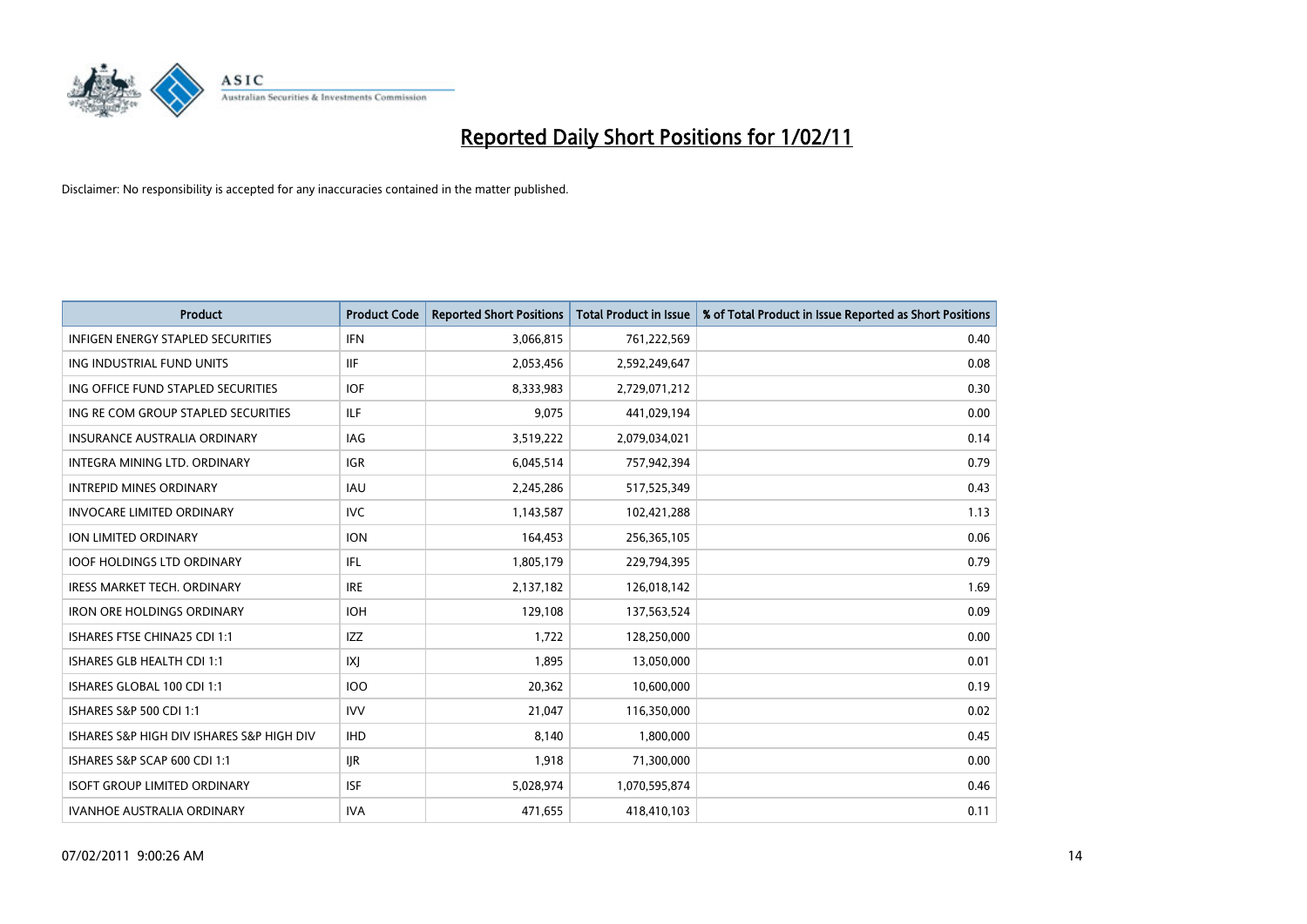

| Product                                         | <b>Product Code</b> | <b>Reported Short Positions</b> | Total Product in Issue | % of Total Product in Issue Reported as Short Positions |
|-------------------------------------------------|---------------------|---------------------------------|------------------------|---------------------------------------------------------|
| <b>JABIRU METALS LTD ORDINARY</b>               | <b>JML</b>          | 179,808                         | 553,304,180            | 0.03                                                    |
| <b>JAMES HARDIE INDUST CHESS DEPOSITARY INT</b> | <b>IHX</b>          | 14,380,505                      | 436,128,074            | 3.27                                                    |
| <b>JAMESON RESOURCES ORDINARY</b>               | <b>JAL</b>          | 1,600,000                       | 95,828,865             | 1.67                                                    |
| <b>JB HI-FI LIMITED ORDINARY</b>                | <b>IBH</b>          | 10,118,993                      | 109,223,945            | 9.26                                                    |
| <b>JUPITER MINES ORDINARY</b>                   | <b>IMS</b>          | 1,400,000                       | 1,345,694,702          | 0.10                                                    |
| <b>KAGARA LTD ORDINARY</b>                      | KZL                 | 2,219,020                       | 707,789,717            | 0.31                                                    |
| KANGAROO RES LTD ORDINARY                       | <b>KRL</b>          | 600,000                         | 1,100,576,564          | 0.05                                                    |
| KAROON GAS AUSTRALIA ORDINARY                   | <b>KAR</b>          | 455,901                         | 217,295,769            | 0.21                                                    |
| KATHMANDU HOLD LTD ORDINARY                     | <b>KMD</b>          | 666,065                         | 200,000,000            | 0.33                                                    |
| <b>KEYBRIDGE CAPITAL ORDINARY</b>               | <b>KBC</b>          | 5,999                           | 172,070,564            | 0.00                                                    |
| KIMBERLEY METALS LTD ORDINARY                   | KBL                 | 2,609                           | 161,356,672            | 0.00                                                    |
| KINGSGATE CONSOLID. ORDINARY                    | <b>KCN</b>          | 1,811,440                       | 102,286,251            | 1.79                                                    |
| KINGSROSE MINING LTD ORDINARY                   | <b>KRM</b>          | 135,500                         | 251,804,488            | 0.05                                                    |
| LEIGHTON HOLDINGS ORDINARY                      | LEI                 | 6,405,359                       | 302,244,299            | 2.11                                                    |
| LEND LEASE GROUP UNIT/ORD STAPLED               | <b>LLC</b>          | 1,030,979                       | 565,558,754            | 0.18                                                    |
| LINC ENERGY LTD ORDINARY                        | <b>LNC</b>          | 5,511,093                       | 502,519,400            | 1.10                                                    |
| LIQUEFIED NATURAL ORDINARY                      | <b>LNG</b>          | 7,100                           | 213,339,015            | 0.00                                                    |
| LYNAS CORPORATION ORDINARY                      | <b>LYC</b>          | 49,091,284                      | 1,662,499,093          | 2.94                                                    |
| MACARTHUR COAL ORDINARY                         | <b>MCC</b>          | 1,570,490                       | 299,476,903            | 0.51                                                    |
| <b>MACMAHON HOLDINGS ORDINARY</b>               | <b>MAH</b>          | 4,975,692                       | 733,711,705            | 0.67                                                    |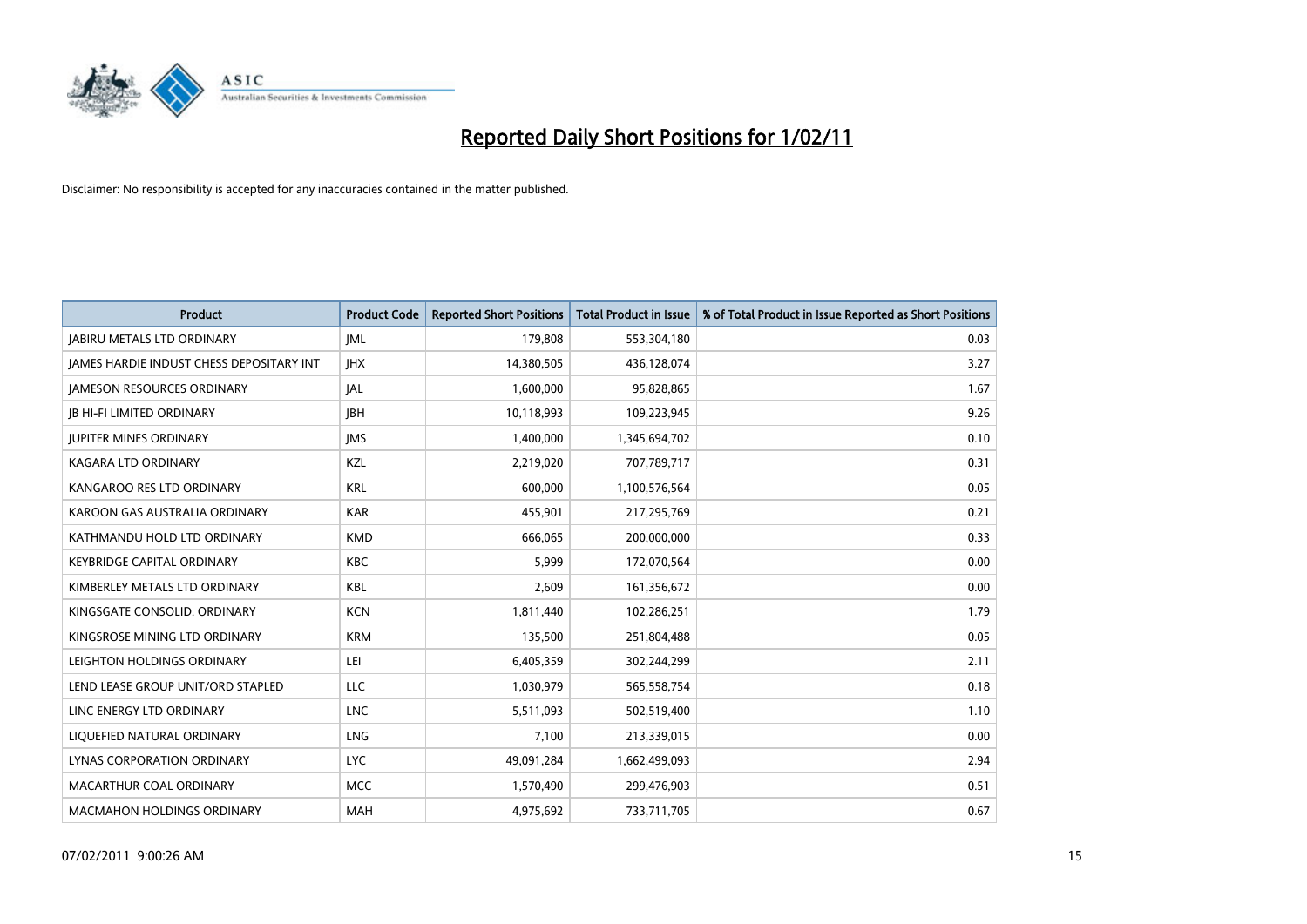

| Product                               | <b>Product Code</b> | <b>Reported Short Positions</b> | <b>Total Product in Issue</b> | % of Total Product in Issue Reported as Short Positions |
|---------------------------------------|---------------------|---------------------------------|-------------------------------|---------------------------------------------------------|
| MACO ATLAS ROADS GRP ORDINARY STAPLED | <b>MQA</b>          | 3,837,759                       | 452,345,907                   | 0.83                                                    |
| MACQUARIE GROUP LTD ORDINARY          | <b>MOG</b>          | 5,143,168                       | 346,794,452                   | 1.46                                                    |
| MAGMA METALS LTD. ORDINARY            | <b>MMW</b>          | 27,000                          | 195,605,923                   | 0.01                                                    |
| MANTRA RESOURCES ORDINARY             | <b>MRU</b>          | 75,223                          | 133,329,188                   | 0.06                                                    |
| MAP GROUP STAPLED US PROHIBIT.        | <b>MAP</b>          | 1,937,105                       | 1,861,210,782                 | 0.11                                                    |
| <b>MATRIX C &amp; E LTD ORDINARY</b>  | <b>MCE</b>          | 54,350                          | 72,964,098                    | 0.07                                                    |
| MAYNE PHARMA LTD ORDINARY             | <b>MYX</b>          | 27,121                          | 151,028,700                   | 0.02                                                    |
| MCMILLAN SHAKESPEARE ORDINARY         | <b>MMS</b>          | 86,675                          | 67,919,101                    | 0.12                                                    |
| MCPHERSON'S LTD ORDINARY              | <b>MCP</b>          | 24,660                          | 71,651,758                    | 0.03                                                    |
| MEDUSA MINING LTD ORDINARY            | <b>MML</b>          | 1,925,792                       | 188,233,911                   | 1.02                                                    |
| MELBOURNE IT LIMITED ORDINARY         | <b>MLB</b>          | 142,144                         | 80,031,955                    | 0.18                                                    |
| MEO AUSTRALIA LTD ORDINARY            | <b>MEO</b>          | 1,222,670                       | 539,913,260                   | 0.22                                                    |
| <b>MERMAID MARINE ORDINARY</b>        | <b>MRM</b>          | 431,576                         | 213,669,828                   | 0.19                                                    |
| MESOBLAST LIMITED ORDINARY            | <b>MSB</b>          | 194,673                         | 252,645,506                   | 0.08                                                    |
| METALS X LIMITED ORDINARY             | <b>MLX</b>          | 248,980                         | 1,365,661,782                 | 0.02                                                    |
| METCASH LIMITED ORDINARY              | <b>MTS</b>          | 22,674,410                      | 768,801,639                   | 2.96                                                    |
| METGASCO LIMITED ORDINARY             | <b>MEL</b>          | 258,242                         | 252,460,972                   | 0.10                                                    |
| MICLYN EXP OFFSHR ORDINARY            | <b>MIO</b>          | 97,659                          | 271,700,000                   | 0.03                                                    |
| MINARA RESOURCES ORDINARY             | <b>MRE</b>          | 7,887,362                       | 1,167,783,517                 | 0.65                                                    |
| MINCOR RESOURCES NL ORDINARY          | <b>MCR</b>          | 944,526                         | 200,608,804                   | 0.47                                                    |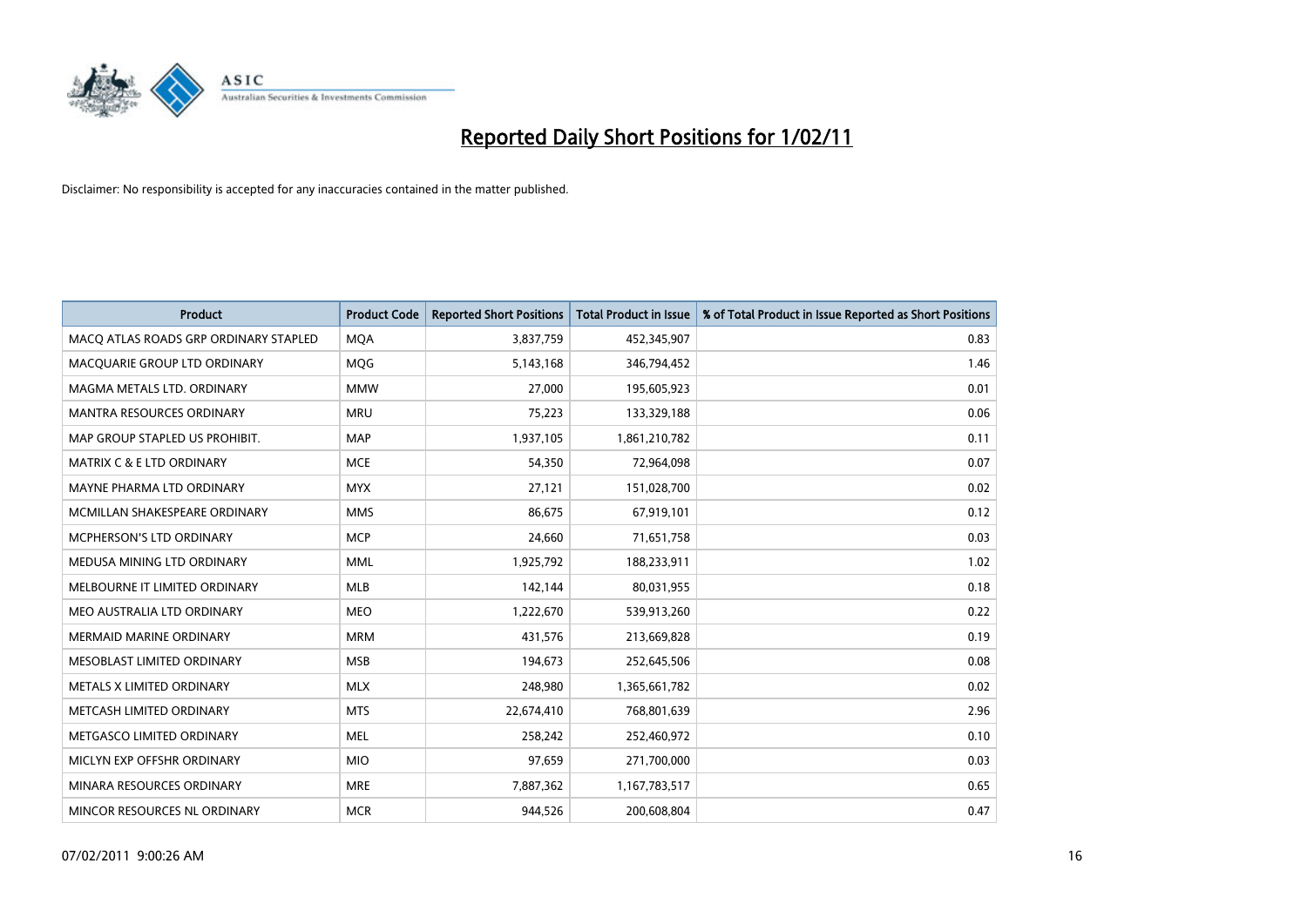

| Product                                 | <b>Product Code</b> | <b>Reported Short Positions</b> | <b>Total Product in Issue</b> | % of Total Product in Issue Reported as Short Positions |
|-----------------------------------------|---------------------|---------------------------------|-------------------------------|---------------------------------------------------------|
| MINEMAKERS LIMITED ORDINARY             | <b>MAK</b>          | 78,146                          | 227,003,950                   | 0.03                                                    |
| MINERAL DEPOSITS ORDINARY               | <b>MDL</b>          | 208,834                         | 60,768,582                    | 0.34                                                    |
| MINERAL RESOURCES, ORDINARY             | <b>MIN</b>          | 205,842                         | 168,812,735                   | 0.12                                                    |
| MIRABELA NICKEL LTD ORDINARY            | <b>MBN</b>          | 6,709,332                       | 491,561,237                   | 1.37                                                    |
| MIRVAC GROUP STAPLED SECURITIES         | <b>MGR</b>          | 1,881,865                       | 3,415,819,357                 | 0.05                                                    |
| MOLOPO ENERGY LTD ORDINARY              | <b>MPO</b>          | 1,801,633                       | 250,972,584                   | 0.73                                                    |
| MOLY MINES LIMITED ORDINARY             | <b>MOL</b>          | 103,200                         | 365,893,989                   | 0.03                                                    |
| MONADELPHOUS GROUP ORDINARY             | <b>MND</b>          | 574,873                         | 87,566,827                    | 0.63                                                    |
| MORNING STAR GOLD NL ORDINARY           | <b>MCO</b>          | 9,805                           | 284,318,462                   | 0.00                                                    |
| <b>MOUNT GIBSON IRON ORDINARY</b>       | <b>MGX</b>          | 5,375,377                       | 1,082,570,693                 | 0.49                                                    |
| MULTIPLEX SITES SITES                   | <b>MXUPA</b>        | 48                              | 4,500,000                     | 0.00                                                    |
| MURCHISON METALS LTD ORDINARY           | <b>MMX</b>          | 7,573,505                       | 435,884,268                   | 1.72                                                    |
| <b>MYER HOLDINGS LTD ORDINARY</b>       | <b>MYR</b>          | 23,116,838                      | 582,297,884                   | 3.96                                                    |
| <b>MYSTATE LIMITED ORDINARY</b>         | <b>MYS</b>          | 1,400                           | 67,439,158                    | 0.00                                                    |
| NAMOI COTTON CO-OP CO-OPERATIVE CAP.UNT | <b>NAM</b>          | 205,227                         | 96,978,836                    | 0.21                                                    |
| NATIONAL AUST. BANK ORDINARY            | <b>NAB</b>          | 11,337,991                      | 2,169,575,514                 | 0.50                                                    |
| NATURAL FUEL LIMITED ORDINARY           | <b>NFL</b>          |                                 | 721,912                       | 0.00                                                    |
| NAVITAS LIMITED ORDINARY                | <b>NVT</b>          | 1,273,785                       | 369,358,564                   | 0.33                                                    |
| NEPTUNE MARINE ORDINARY                 | <b>NMS</b>          | 2,024,949                       | 442,352,382                   | 0.45                                                    |
| NEW GUINEA ENERGY ORDINARY              | <b>NGE</b>          | 111,142                         | 781,275,586                   | 0.01                                                    |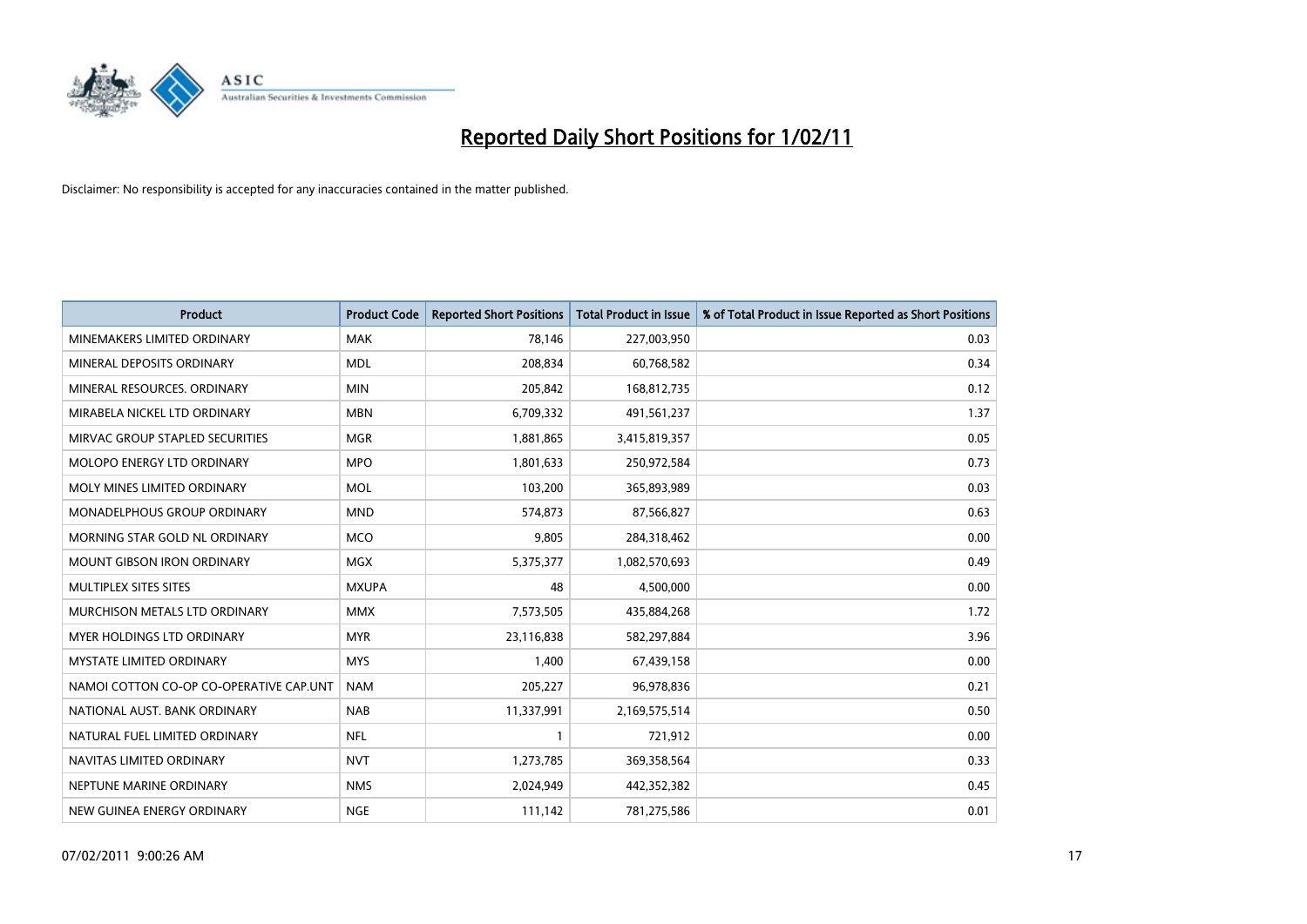

| <b>Product</b>                        | <b>Product Code</b> | <b>Reported Short Positions</b> | Total Product in Issue | % of Total Product in Issue Reported as Short Positions |
|---------------------------------------|---------------------|---------------------------------|------------------------|---------------------------------------------------------|
| NEW HOPE CORPORATION ORDINARY         | <b>NHC</b>          | 883,312                         | 830,230,549            | 0.10                                                    |
| NEWCREST MINING ORDINARY              | <b>NCM</b>          | 2,823,688                       | 765,173,287            | 0.33                                                    |
| NEWS CORP A NON-VOTING CDI            | <b>NWSLV</b>        | 104,121                         | 1,828,219,749          | 0.01                                                    |
| NEWS CORP B VOTING CDI                | <b>NWS</b>          | 6,915,261                       | 798,520,953            | 0.87                                                    |
| NEXBIS LIMITED ORDINARY               | <b>NBS</b>          | 63,733                          | 798,356,704            | 0.01                                                    |
| NEXUS ENERGY LIMITED ORDINARY         | <b>NXS</b>          | 5,832,119                       | 1,020,257,304          | 0.57                                                    |
| NIB HOLDINGS LIMITED ORDINARY         | <b>NHF</b>          | 4,911                           | 466,777,666            | 0.00                                                    |
| NIDO PETROLEUM ORDINARY               | <b>NDO</b>          | 725,817                         | 1,340,630,321          | 0.05                                                    |
| NKWE PLATINUM 10C US COMMON           | <b>NKP</b>          | 240,577                         | 559,651,184            | 0.05                                                    |
| NOBLE MINERAL RES ORDINARY            | <b>NMG</b>          | 421,423                         | 380,575,238            | 0.10                                                    |
| NORTHERN CREST ORDINARY               | <b>NOC</b>          | 24,345                          | 116,074,781            | 0.02                                                    |
| NORTHERN ENERGY CORP ORDINARY         | <b>NEC</b>          | 21,702                          | 128,420,838            | 0.02                                                    |
| NORTHERN IRON LTD ORDINARY            | <b>NFE</b>          | 1,031,802                       | 336,084,863            | 0.31                                                    |
| NRW HOLDINGS LIMITED ORDINARY         | <b>NWH</b>          | 272,733                         | 251,223,000            | 0.10                                                    |
| NUFARM LIMITED ORDINARY               | <b>NUF</b>          | 6,143,169                       | 261,833,005            | 2.32                                                    |
| NUPLEX INDUSTRIES ORDINARY            | <b>NPX</b>          | 95,106                          | 195,060,783            | 0.05                                                    |
| OAKTON LIMITED ORDINARY               | <b>OKN</b>          | 889,387                         | 93,674,235             | 0.93                                                    |
| OCEANAGOLD CORP. CHESS DEPOSITARY INT | <b>OGC</b>          | 951,738                         | 262,062,610            | 0.37                                                    |
| OCEANIA CAPITAL LTD ORDINARY          | <b>OCP</b>          | 2,500                           | 91,921,295             | 0.00                                                    |
| OIL SEARCH LTD ORDINARY               | <b>OSH</b>          | 4.897.569                       | 1,312,888,303          | 0.35                                                    |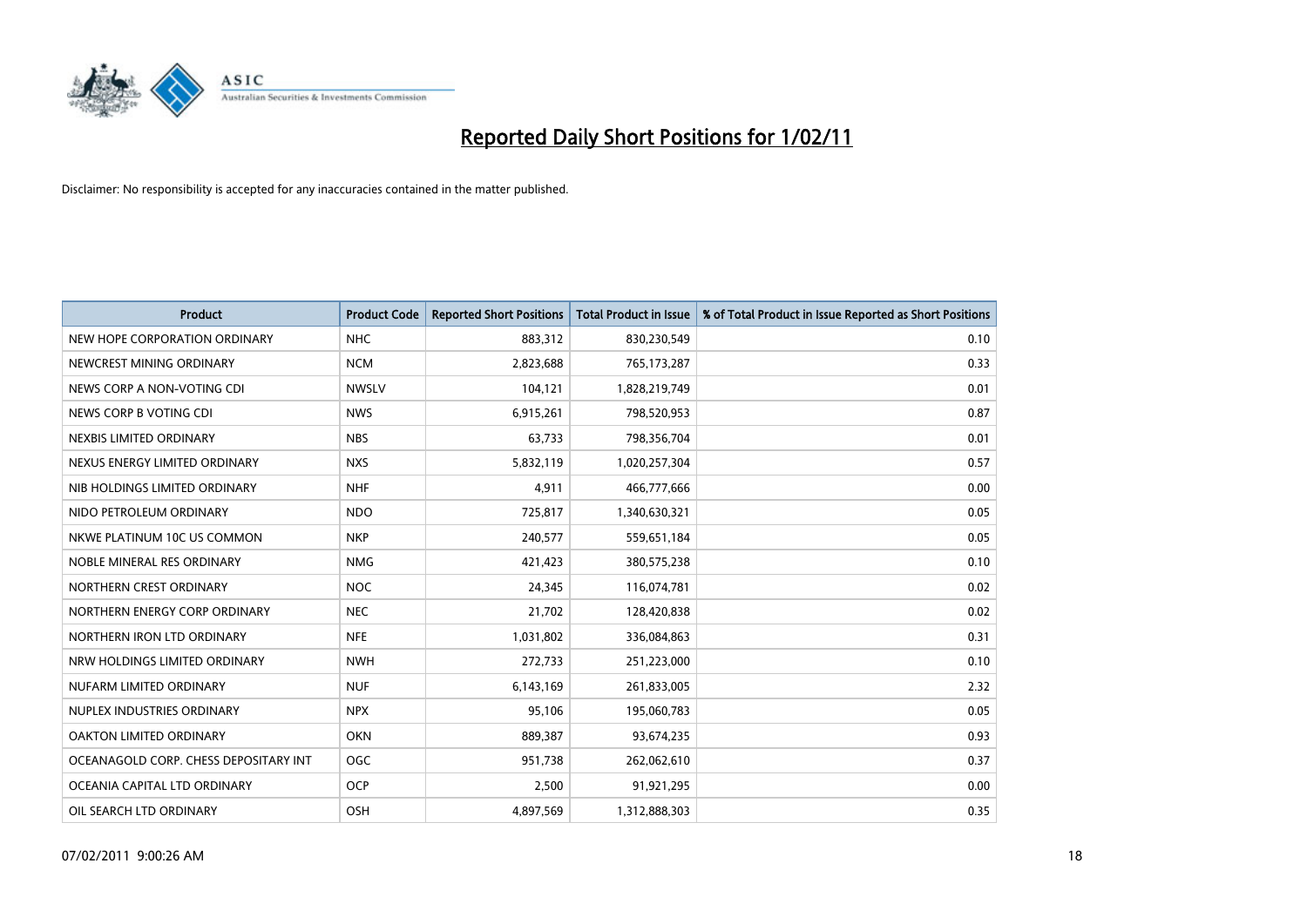

| <b>Product</b>                   | <b>Product Code</b> | <b>Reported Short Positions</b> | Total Product in Issue | % of Total Product in Issue Reported as Short Positions |
|----------------------------------|---------------------|---------------------------------|------------------------|---------------------------------------------------------|
| OM HOLDINGS LIMITED ORDINARY     | OMH                 | 2,571,506                       | 503,085,150            | 0.52                                                    |
| <b>ONESTEEL LIMITED ORDINARY</b> | OST                 | 11,797,171                      | 1,334,723,421          | 0.87                                                    |
| ORICA LIMITED ORDINARY           | ORI                 | 1,625,354                       | 363,189,836            | 0.45                                                    |
| ORIGIN ENERGY ORDINARY           | <b>ORG</b>          | 2,661,169                       | 884,833,512            | 0.28                                                    |
| OROCOBRE LIMITED ORDINARY        | <b>ORE</b>          | 2,122                           | 91,181,996             | 0.00                                                    |
| OROTONGROUP LIMITED ORDINARY     | <b>ORL</b>          | 6,499                           | 40,880,902             | 0.02                                                    |
| OTTO ENERGY LIMITED ORDINARY     | <b>OEL</b>          | 112,737                         | 1,134,540,071          | 0.01                                                    |
| <b>OVER FIFTY GROUP ORDINARY</b> | <b>OFG</b>          | 1,173                           | 78,479,449             | 0.00                                                    |
| OZ MINERALS ORDINARY             | OZL                 | 24,902,979                      | 3,238,546,504          | 0.74                                                    |
| <b>PACIFIC BRANDS ORDINARY</b>   | <b>PBG</b>          | 7,364,634                       | 931,386,248            | 0.78                                                    |
| PALADIN ENERGY LTD ORDINARY      | <b>PDN</b>          | 19,908,083                      | 725,358,046            | 2.76                                                    |
| PAN PACIFIC PETROL. ORDINARY     | <b>PPP</b>          | 129,180                         | 588,612,110            | 0.02                                                    |
| PANAUST LIMITED ORDINARY         | <b>PNA</b>          | 8.967.391                       | 2,958,612,502          | 0.31                                                    |
| PANORAMIC RESOURCES ORDINARY     | PAN                 | 211.994                         | 206,500,342            | 0.10                                                    |
| PAPERLINX LIMITED ORDINARY       | <b>PPX</b>          | 20,453,106                      | 603,580,761            | 3.39                                                    |
| PATTIES FOODS LTD ORDINARY       | PFL                 |                                 | 138,908,853            | 0.00                                                    |
| PEET LIMITED ORDINARY            | <b>PPC</b>          | 63,097                          | 302,965,804            | 0.02                                                    |
| PENINSULA ENERGY LTD ORDINARY    | <b>PEN</b>          | 5,000                           | 1,943,398,307          | 0.00                                                    |
| PERILYA LIMITED ORDINARY         | PEM                 | 808,345                         | 526,075,563            | 0.15                                                    |
| PERPETUAL LIMITED ORDINARY       | PPT                 | 2,396,152                       | 44,140,166             | 5.42                                                    |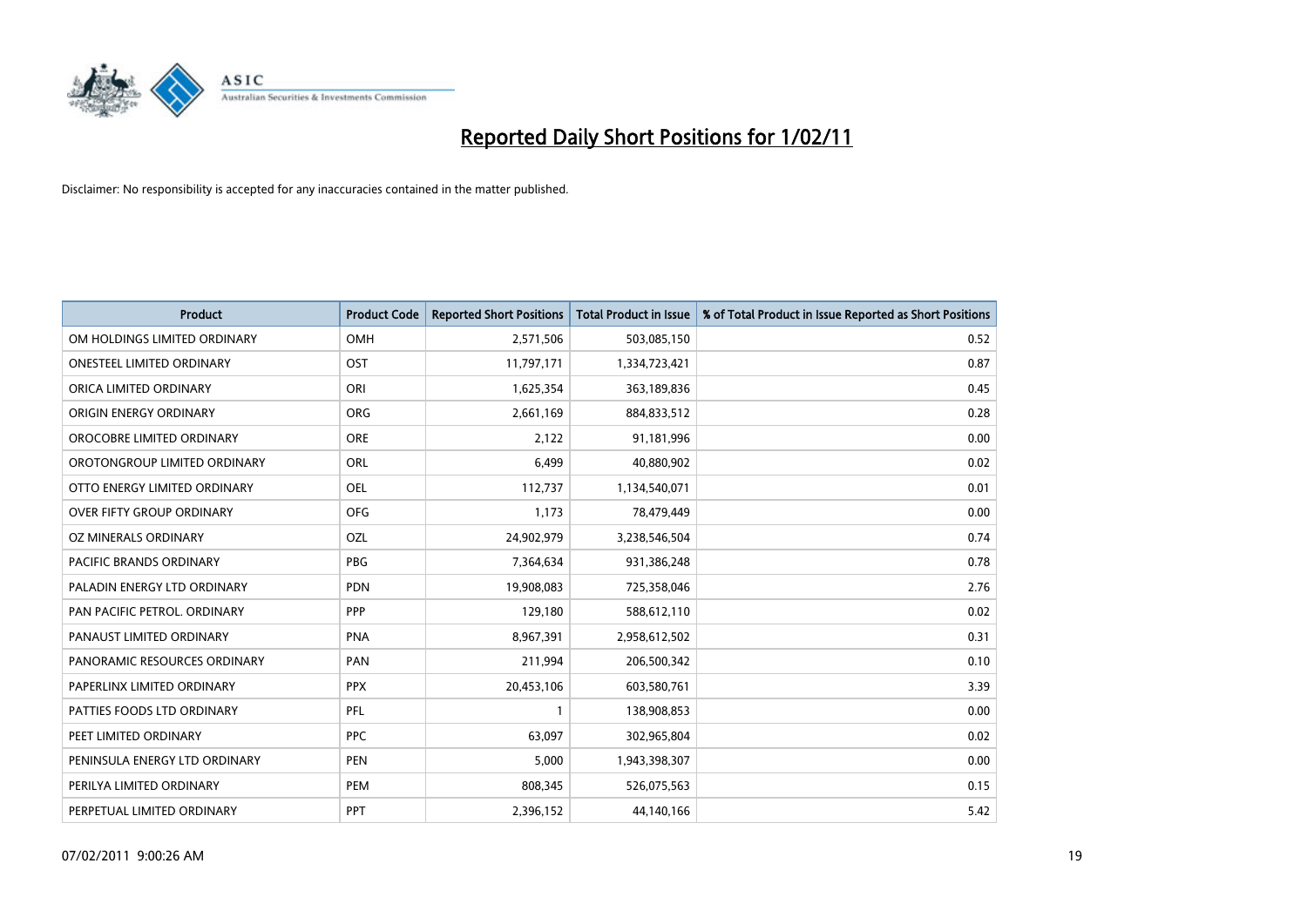

| Product                              | <b>Product Code</b> | <b>Reported Short Positions</b> | Total Product in Issue | % of Total Product in Issue Reported as Short Positions |
|--------------------------------------|---------------------|---------------------------------|------------------------|---------------------------------------------------------|
| PERSEUS MINING LTD ORDINARY          | PRU                 | 970,911                         | 422,837,088            | 0.23                                                    |
| PETSEC ENERGY ORDINARY               | <b>PSA</b>          | 223,332                         | 231,283,622            | 0.10                                                    |
| PHARMAXIS LTD ORDINARY               | <b>PXS</b>          | 697,184                         | 228,127,809            | 0.30                                                    |
| PHOTON GROUP LTD ORDINARY            | PGA                 | 250,510                         | 1,540,543,357          | 0.02                                                    |
| PIKE RIVER COAL ORDINARY             | <b>PRC</b>          | 257,595                         | 405,513,933            | 0.06                                                    |
| PLATINUM ASSET ORDINARY              | <b>PTM</b>          | 5,157,339                       | 561,347,878            | 0.90                                                    |
| PLATINUM AUSTRALIA ORDINARY          | <b>PLA</b>          | 3,525,975                       | 392,430,039            | 0.91                                                    |
| PLATINUM CAPITAL LTD ORDINARY        | <b>PMC</b>          |                                 | 163,732,888            | 0.00                                                    |
| PLUTON RESOURCES ORDINARY            | PLV                 | 20,195                          | 179,457,362            | 0.01                                                    |
| PMP LIMITED ORDINARY                 | <b>PMP</b>          | 304,833                         | 335,338,483            | 0.08                                                    |
| PORT BOUVARD LIMITED ORDINARY        | PBD                 | 6,754                           | 593,868,295            | 0.00                                                    |
| PREMIER INVESTMENTS ORDINARY         | <b>PMV</b>          | 210,228                         | 155,030,045            | 0.15                                                    |
| PRIMARY HEALTH CARE ORDINARY         | PRY                 | 10,107,103                      | 496,073,188            | 2.03                                                    |
| PRIME INFR GROUP. STAPLED SECURITIES | PIH                 | 308,735                         | 351,776,795            | 0.09                                                    |
| PRIME MEDIA GRP LTD ORDINARY         | <b>PRT</b>          | 2                               | 366,330,303            | 0.00                                                    |
| PRIMEAG AUSTRALIA ORDINARY           | PAG                 | 279                             | 150,569,976            | 0.00                                                    |
| PROGEN PHARMACEUTIC ORDINARY         | PGL                 | 151,596                         | 24,709,097             | 0.61                                                    |
| PROGRAMMED ORDINARY                  | <b>PRG</b>          | 459,016                         | 118,169,908            | 0.40                                                    |
| <b>PSIVIDA CORP CDI 1:1</b>          | <b>PVA</b>          | 6,878                           | 9,056,004              | 0.08                                                    |
| <b>OANTAS AIRWAYS ORDINARY</b>       | QAN                 | 22,801,646                      | 2,265,123,620          | 1.02                                                    |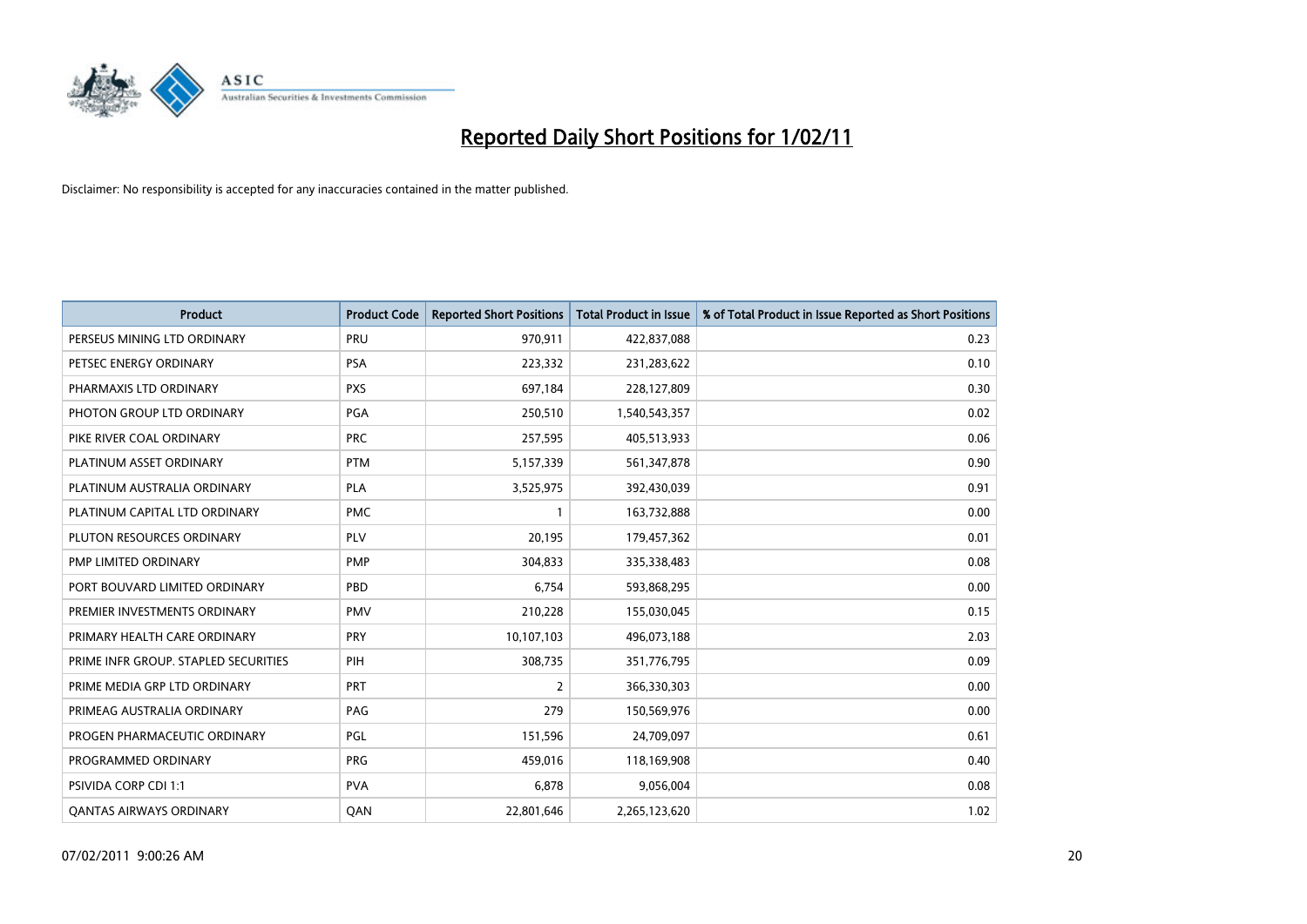

| <b>Product</b>                      | <b>Product Code</b> | <b>Reported Short Positions</b> | <b>Total Product in Issue</b> | % of Total Product in Issue Reported as Short Positions |
|-------------------------------------|---------------------|---------------------------------|-------------------------------|---------------------------------------------------------|
| OBE INSURANCE GROUP ORDINARY        | <b>OBE</b>          | 17,883,513                      | 1,051,710,910                 | 1.70                                                    |
| OR NATIONAL LIMITED ORDINARY        | <b>ORN</b>          | 18,195,754                      | 2,440,000,000                 | 0.72                                                    |
| <b>OUICKSTEP HOLDINGS ORDINARY</b>  | OHL                 | 1,600                           | 253,562,870                   | 0.00                                                    |
| RAMELIUS RESOURCES ORDINARY         | <b>RMS</b>          | 52,748                          | 291,208,795                   | 0.02                                                    |
| RAMSAY HEALTH CARE ORDINARY         | <b>RHC</b>          | 1,412,868                       | 202,081,252                   | 0.68                                                    |
| RANGE RESOURCES LTD ORDINARY        | <b>RRS</b>          | 1,250,000                       | 1,260,169,059                 | 0.10                                                    |
| <b>RCR TOMLINSON ORDINARY</b>       | <b>RCR</b>          | 68,067                          | 131,892,672                   | 0.05                                                    |
| <b>REA GROUP ORDINARY</b>           | <b>REA</b>          | 14,098                          | 129,691,280                   | 0.00                                                    |
| RECKON LIMITED ORDINARY             | <b>RKN</b>          | 1,982                           | 133,384,060                   | 0.00                                                    |
| <b>RED FORK ENERGY ORDINARY</b>     | <b>RFE</b>          | 7,813                           | 139,535,000                   | 0.01                                                    |
| REED RESOURCES LTD ORDINARY         | <b>RDR</b>          | 268,205                         | 193,271,768                   | 0.14                                                    |
| REGIONAL EXPRESS ORDINARY           | <b>REX</b>          | 2,476                           | 121,254,902                   | 0.00                                                    |
| <b>REGIS RESOURCES ORDINARY</b>     | <b>RRL</b>          | 1,790,362                       | 430,750,415                   | 0.41                                                    |
| RESMED INC CDI 10:1                 | <b>RMD</b>          | 10,110,277                      | 1,516,163,980                 | 0.66                                                    |
| <b>RESOLUTE MINING ORDINARY</b>     | <b>RSG</b>          | 5,654,453                       | 466,525,930                   | 1.21                                                    |
| <b>RESOURCE GENERATION ORDINARY</b> | <b>RES</b>          | 226,811                         | 243,900,530                   | 0.09                                                    |
| RETAIL FOOD GROUP ORDINARY          | <b>RFG</b>          | 5,915                           | 107,301,926                   | 0.01                                                    |
| REVERSE CORP LIMITED ORDINARY       | <b>REF</b>          | 25,141                          | 92,382,175                    | 0.03                                                    |
| REX MINERALS LIMITED ORDINARY       | <b>RXM</b>          | 81,588                          | 150,317,460                   | 0.05                                                    |
| RHG LIMITED ORDINARY                | <b>RHG</b>          | 64,008                          | 318,745,978                   | 0.01                                                    |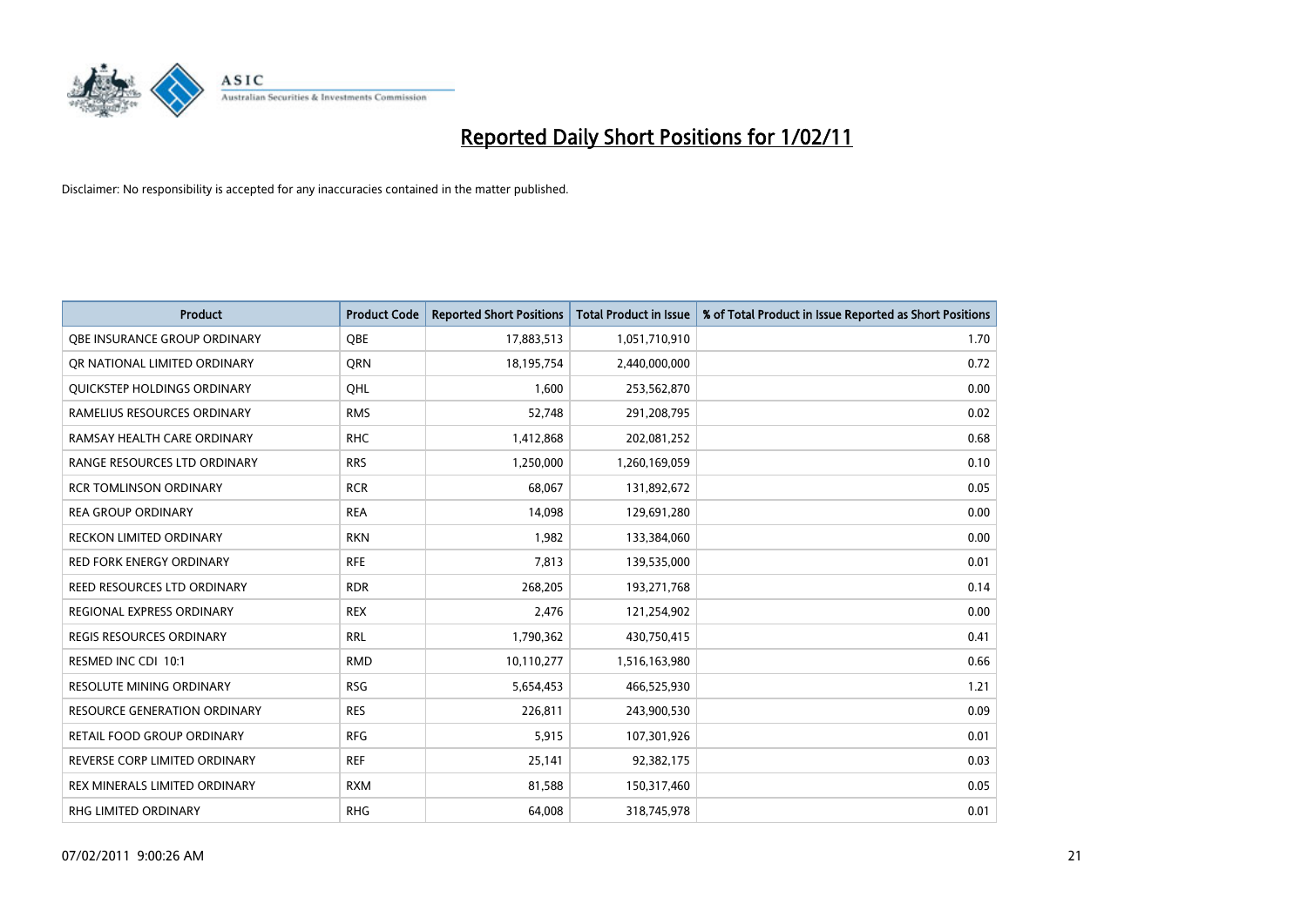

| <b>Product</b>                     | <b>Product Code</b> | <b>Reported Short Positions</b> | Total Product in Issue | % of Total Product in Issue Reported as Short Positions |
|------------------------------------|---------------------|---------------------------------|------------------------|---------------------------------------------------------|
| <b>RIDLEY CORPORATION ORDINARY</b> | <b>RIC</b>          | 53,937                          | 307,817,071            | 0.02                                                    |
| RIO TINTO LIMITED ORDINARY         | <b>RIO</b>          | 15,172,630                      | 435,758,720            | 3.48                                                    |
| RIVERCITY MOTORWAY STAPLED         | <b>RCY</b>          | 132,000                         | 957,010,115            | 0.01                                                    |
| RIVERSDALE MINING ORDINARY         | <b>RIV</b>          | 2,081,619                       | 236,696,188            | 0.87                                                    |
| ROC OIL COMPANY ORDINARY           | <b>ROC</b>          | 6,105,250                       | 713,154,560            | 0.86                                                    |
| <b>RURALCO HOLDINGS ORDINARY</b>   | <b>RHL</b>          | 32,040                          | 55,019,284             | 0.06                                                    |
| SAI GLOBAL LIMITED ORDINARY        | SAI                 | 141,993                         | 197,910,346            | 0.05                                                    |
| SALMAT LIMITED ORDINARY            | <b>SLM</b>          | 101,230                         | 159,749,049            | 0.06                                                    |
| SANDFIRE RESOURCES ORDINARY        | <b>SFR</b>          | 83,634                          | 148,259,969            | 0.06                                                    |
| SANTOS LTD ORDINARY                | <b>STO</b>          | 3,858,346                       | 874,204,299            | 0.41                                                    |
| SARACEN MINERAL ORDINARY           | <b>SAR</b>          | 503,194                         | 492,151,415            | 0.09                                                    |
| SEDGMAN LIMITED ORDINARY           | <b>SDM</b>          | 324,199                         | 207,997,898            | 0.15                                                    |
| SEEK LIMITED ORDINARY              | <b>SEK</b>          | 1,539,528                       | 336,584,488            | 0.45                                                    |
| SENETAS CORPORATION ORDINARY       | <b>SEN</b>          | 756,999                         | 463,105,195            | 0.16                                                    |
| SERVCORP LIMITED ORDINARY          | SRV                 | 112,677                         | 98,440,807             | 0.11                                                    |
| SERVICE STREAM ORDINARY            | <b>SSM</b>          | 344.663                         | 283,418,867            | 0.12                                                    |
| SEVEN GROUP HOLDINGS ORDINARY      | <b>SVW</b>          | 220,844                         | 305,410,281            | 0.07                                                    |
| SIGMA PHARMACEUTICAL ORDINARY      | <b>SIP</b>          | 12,132,042                      | 1,178,626,572          | 1.01                                                    |
| SILEX SYSTEMS ORDINARY             | <b>SLX</b>          | 243,256                         | 166,106,391            | 0.13                                                    |
| SILVER LAKE RESOURCE ORDINARY      | <b>SLR</b>          | 476,009                         | 178,882,838            | 0.26                                                    |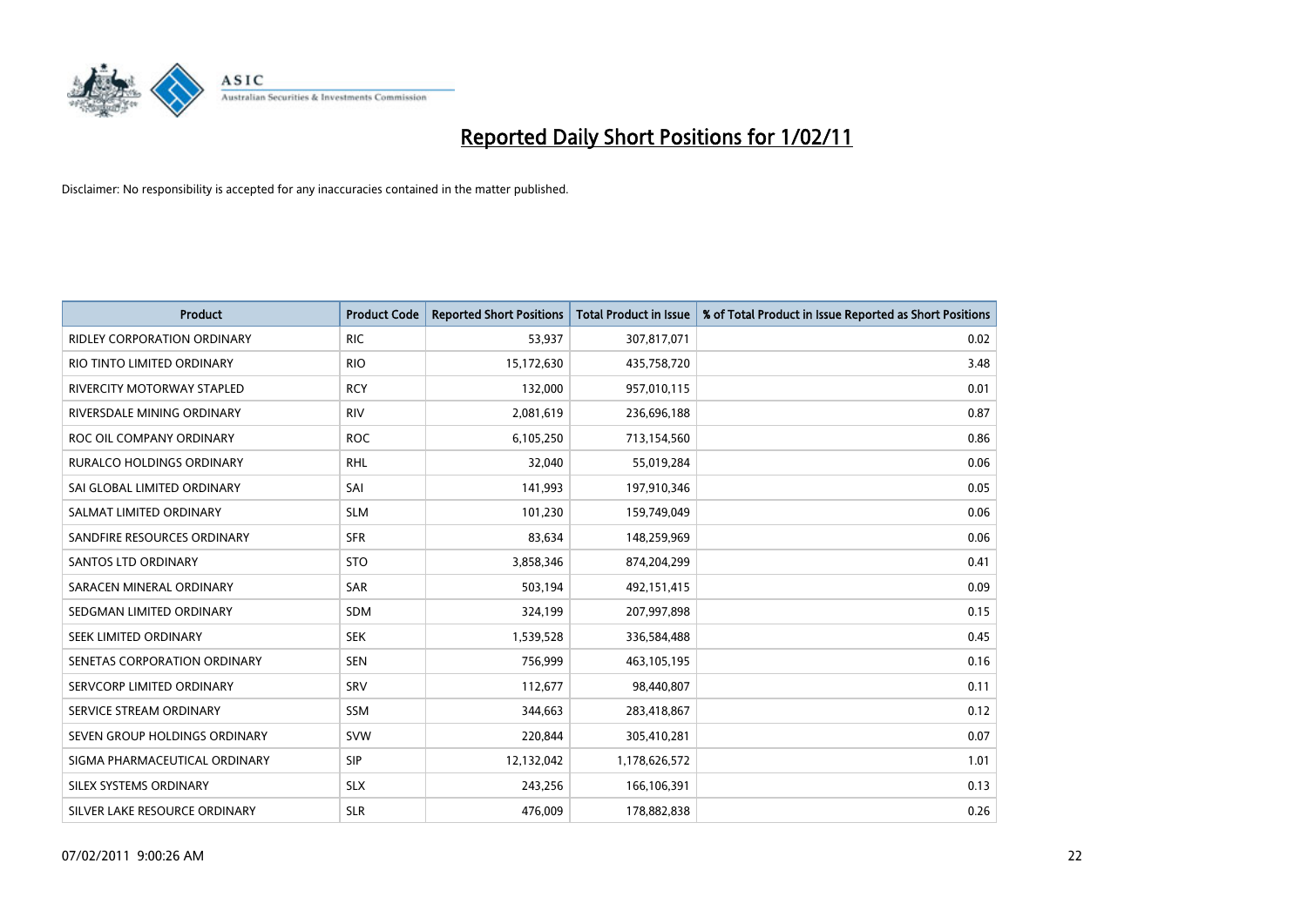

| <b>Product</b>                           | <b>Product Code</b> | <b>Reported Short Positions</b> | Total Product in Issue | % of Total Product in Issue Reported as Short Positions |
|------------------------------------------|---------------------|---------------------------------|------------------------|---------------------------------------------------------|
| SIMS METAL MGMT LTD ORDINARY             | SGM                 | 3,223,036                       | 204,921,757            | 1.58                                                    |
| SINGAPORE TELECOMM. CHESS DEPOSITARY INT | SGT                 | 3,537,804                       | 323,457,097            | 1.07                                                    |
| SIRIUS RESOURCES NL ORDINARY             | <b>SIR</b>          | 28,216                          | 137,134,586            | 0.02                                                    |
| SKILLED GROUP LTD ORDINARY               | <b>SKE</b>          | 299,604                         | 190,738,408            | 0.14                                                    |
| SKY CITY ENTERTAIN, ORDINARY             | <b>SKC</b>          | 3,112,818                       | 575,114,687            | 0.54                                                    |
| <b>SLATER &amp; GORDON ORDINARY</b>      | SGH                 | 59                              | 149,202,224            | 0.00                                                    |
| SMS MANAGEMENT, ORDINARY                 | <b>SMX</b>          | 197,871                         | 67,661,358             | 0.31                                                    |
| SONIC HEALTHCARE ORDINARY                | <b>SHL</b>          | 5,092,953                       | 388,429,875            | 1.32                                                    |
| SOUL PATTINSON (W.H) ORDINARY            | SOL                 | 30,224                          | 238,640,580            | 0.01                                                    |
| SP AUSNET STAPLED SECURITIES             | <b>SPN</b>          | 9,897,127                       | 2,795,115,439          | 0.34                                                    |
| SPARK INFRASTRUCTURE STAPLED NOTE & UNIT | SKI                 | 10,781,459                      | 1,326,734,264          | 0.80                                                    |
| SPDR 200 FUND ETF UNITS                  | <b>STW</b>          | 8                               | 58,239,159             | 0.00                                                    |
| SPECIALTY FASHION ORDINARY               | <b>SFH</b>          | 2,460,998                       | 191,268,264            | 1.29                                                    |
| SPHERE MINERALS LTD ORDINARY             | <b>SPH</b>          | 7,215                           | 171,348,151            | 0.00                                                    |
| SPOTLESS GROUP LTD ORDINARY              | <b>SPT</b>          | 2,910,753                       | 261,070,153            | 1.11                                                    |
| ST BARBARA LIMITED ORDINARY              | <b>SBM</b>          | 3,247,878                       | 325,615,389            | 1.00                                                    |
| STAGING CONNECTIONS ORDINARY             | <b>STG</b>          | 2,917,189                       | 78,317,726             | 3.72                                                    |
| STANMORE COAL LTD ORDINARY               | <b>SMR</b>          | 17,231                          | 86,750,738             | 0.02                                                    |
| STARPHARMA HOLDINGS ORDINARY             | SPL                 | 2,766                           | 242,664,708            | 0.00                                                    |
| STH AMERICAN COR LTD ORDINARY            | SAY                 | 9,200                           | 233,651,371            | 0.00                                                    |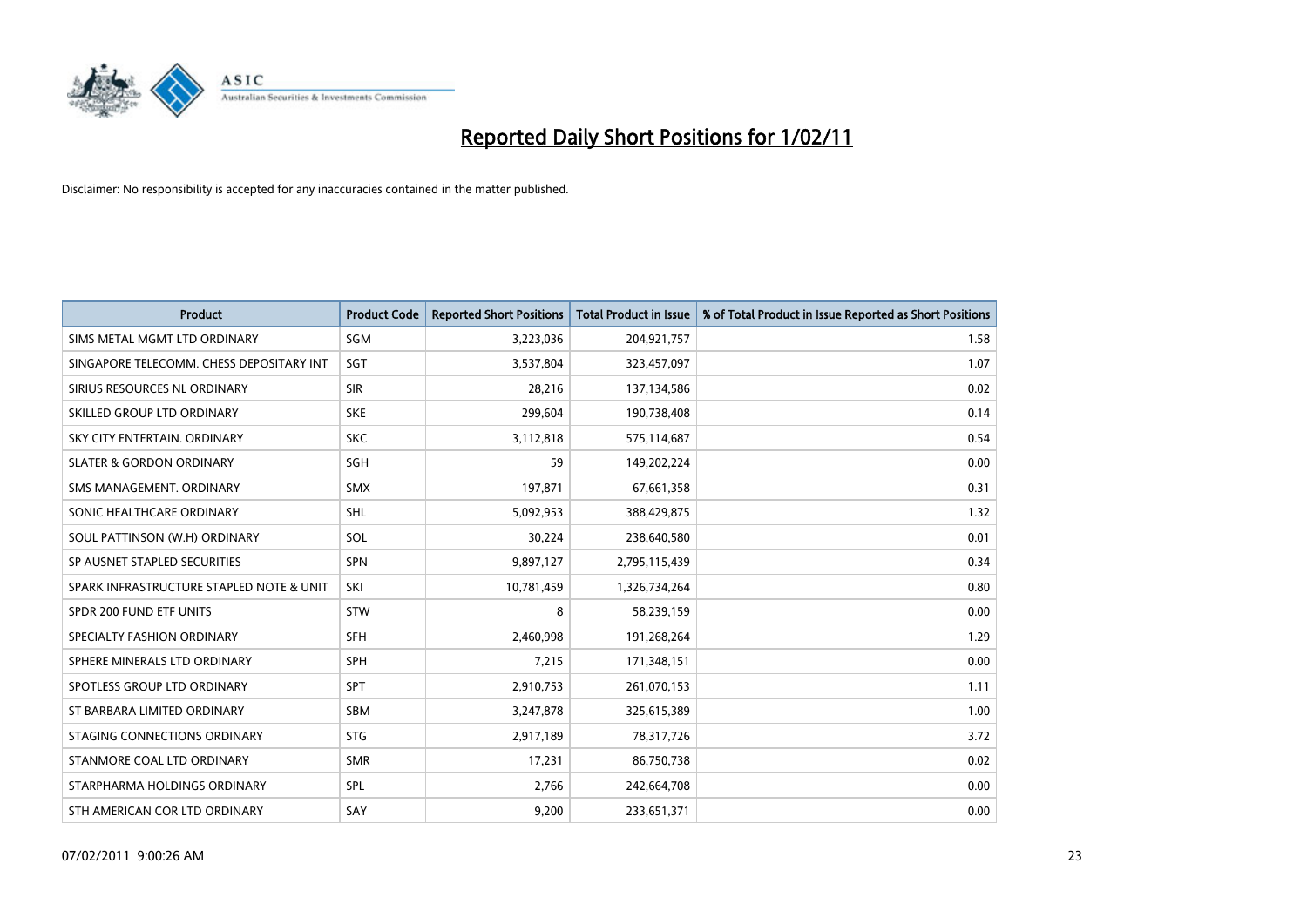

| <b>Product</b>                       | <b>Product Code</b> | <b>Reported Short Positions</b> | Total Product in Issue | % of Total Product in Issue Reported as Short Positions |
|--------------------------------------|---------------------|---------------------------------|------------------------|---------------------------------------------------------|
| STH AMERICAN FERRO ORDINARY          | <b>SFZ</b>          | 50,000                          | 73,235,795             | 0.07                                                    |
| STH CRS ELECT ENGNR ORDINARY         | <b>SXE</b>          | 14.781                          | 124,178,939            | 0.01                                                    |
| STHN CROSS MEDIA ORDINARY            | <b>SXL</b>          | 498,800                         | 378,827,750            | 0.12                                                    |
| STOCKLAND UNITS/ORD STAPLED          | SGP                 | 11,223,921                      | 2,383,036,717          | 0.46                                                    |
| STRAITS RESOURCES ORDINARY           | SRL                 | 2,535,206                       | 316,342,834            | 0.80                                                    |
| STW COMMUNICATIONS ORDINARY          | SGN                 | 343,918                         | 364,310,964            | 0.09                                                    |
| SUNCORP GROUP LTD ORDINARY           | <b>SUN</b>          | 5,708,278                       | 1,281,390,524          | 0.42                                                    |
| SUNDANCE RESOURCES ORDINARY          | SDL                 | 6,496,479                       | 2,711,984,168          | 0.23                                                    |
| SUNLAND GROUP LTD ORDINARY           | <b>SDG</b>          | 61,961                          | 226,093,183            | 0.02                                                    |
| SUPER RET REP LTD ORDINARY           | <b>SUL</b>          | 133,505                         | 129,039,842            | 0.10                                                    |
| <b>SWICK MINING ORDINARY</b>         | <b>SWK</b>          | 242,075                         | 236,724,970            | 0.10                                                    |
| <b>SYMEX HOLDINGS ORDINARY</b>       | <b>SYM</b>          | 6,633                           | 125,037,628            | 0.01                                                    |
| <b>TABCORP HOLDINGS LTD ORDINARY</b> | <b>TAH</b>          | 1,451,855                       | 684,918,140            | 0.21                                                    |
| <b>TALENT2 INTERNATION ORDINARY</b>  | <b>TWO</b>          | 7                               | 141,702,125            | 0.00                                                    |
| TALISMAN MINING ORDINARY             | <b>TLM</b>          | 2,697                           | 130,438,627            | 0.00                                                    |
| <b>TANAMI GOLD NL ORDINARY</b>       | <b>TAM</b>          | 14,458                          | 260,947,676            | 0.01                                                    |
| TAP OIL LIMITED ORDINARY             | <b>TAP</b>          | 1,009,369                       | 240,967,311            | 0.43                                                    |
| TASSAL GROUP LIMITED ORDINARY        | <b>TGR</b>          | 33,487                          | 146,304,404            | 0.01                                                    |
| <b>TATTS GROUP LTD ORDINARY</b>      | <b>TTS</b>          | 10,244,273                      | 1,300,888,465          | 0.78                                                    |
| TELECOM CORPORATION ORDINARY         | <b>TEL</b>          | 17.522.570                      | 1,924,622,088          | 0.92                                                    |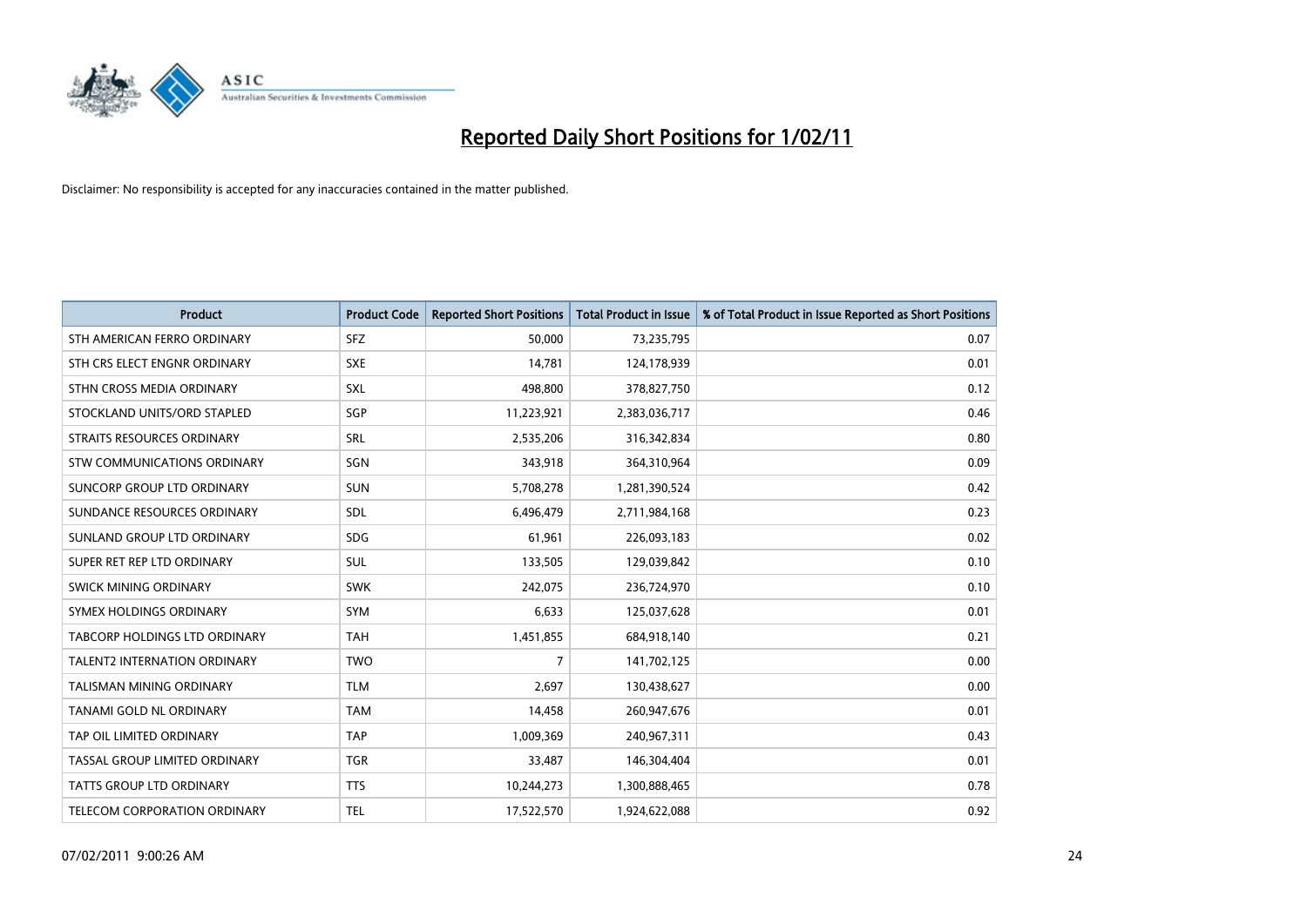

| <b>Product</b>                          | <b>Product Code</b> | <b>Reported Short Positions</b> | Total Product in Issue | % of Total Product in Issue Reported as Short Positions |
|-----------------------------------------|---------------------|---------------------------------|------------------------|---------------------------------------------------------|
| TELSTRA CORPORATION, ORDINARY           | <b>TLS</b>          | 14,918,412                      | 12,443,074,357         | 0.10                                                    |
| TEN NETWORK HOLDINGS ORDINARY           | <b>TEN</b>          | 13,477,027                      | 1,045,236,720          | 1.29                                                    |
| TERANGA GOLD CORP CDI 1:1               | <b>TGZ</b>          | 107,633                         | 156,154,864            | 0.07                                                    |
| TERRAMIN AUSTRALIA, ORDINARY            | <b>TZN</b>          | 320,724                         | 167,315,574            | 0.19                                                    |
| TFS CORPORATION LTD ORDINARY            | <b>TFC</b>          | 64,248                          | 227,360,909            | 0.02                                                    |
| THE REJECT SHOP ORDINARY                | <b>TRS</b>          | 379,017                         | 26,033,570             | 1.45                                                    |
| THOR MINING PLC CHESS DEPOSITARY        | <b>THR</b>          | 2,307                           | 240,235,256            | 0.00                                                    |
| THORN GROUP LIMITED ORDINARY            | <b>TGA</b>          | 47,375                          | 129,858,924            | 0.04                                                    |
| TIMBERCORP LIMITED ORDINARY             | <b>TIM</b>          | 90,074                          | 352,071,429            | 0.02                                                    |
| <b>TISHMAN SPEYER UNITS</b>             | <b>TSO</b>          | 187,700                         | 338,440,904            | 0.06                                                    |
| TNG LIMITED ORDINARY                    | <b>TNG</b>          | 4,321                           | 258,055,076            | 0.00                                                    |
| TOLL HOLDINGS LTD ORDINARY              | <b>TOL</b>          | 12,929,418                      | 706,577,616            | 1.82                                                    |
| TORO ENERGY LIMITED ORDINARY            | <b>TOE</b>          | 35,404                          | 964,936,676            | 0.00                                                    |
| <b>TOWER AUSTRALIA ORDINARY</b>         | <b>TAL</b>          | 3,221,375                       | 419,652,394            | 0.76                                                    |
| <b>TOWER LIMITED ORDINARY</b>           | <b>TWR</b>          | 690,119                         | 263,603,448            | 0.26                                                    |
| TOX FREE SOLUTIONS ORDINARY             | <b>TOX</b>          | 60,438                          | 91,855,500             | 0.06                                                    |
| TPG TELECOM LIMITED ORDINARY            | <b>TPM</b>          | 2,203,164                       | 775,522,421            | 0.28                                                    |
| TRANSFIELD SERV INFR STAPLED SECURITIES | <b>TSI</b>          | 220,553                         | 434,862,971            | 0.05                                                    |
| <b>TRANSFIELD SERVICES ORDINARY</b>     | <b>TSE</b>          | 1,166,116                       | 549,715,957            | 0.21                                                    |
| TRANSPACIFIC INDUST, ORDINARY           | <b>TPI</b>          | 18,359,217                      | 960,638,735            | 1.90                                                    |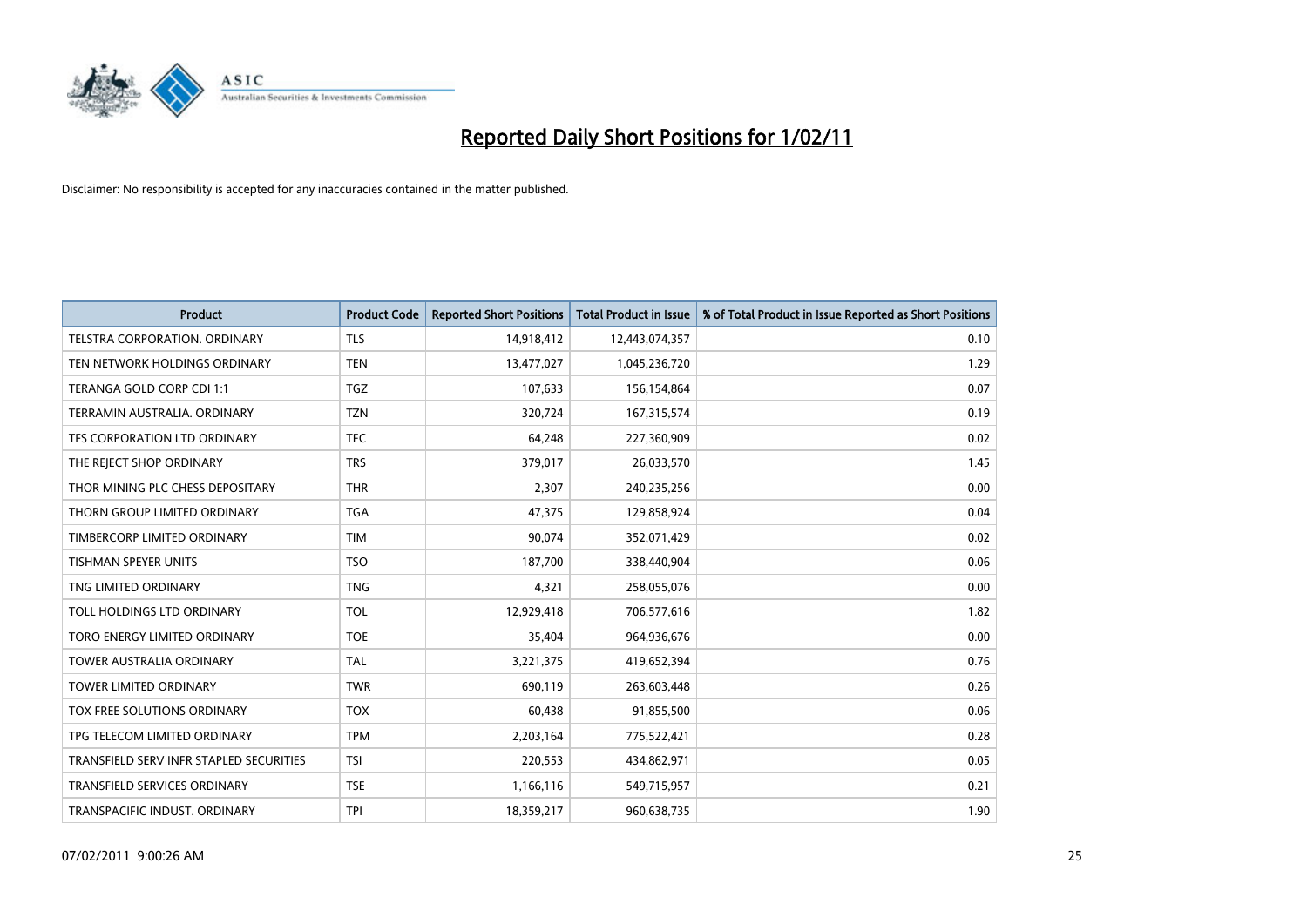

| <b>Product</b>                            | <b>Product Code</b> | <b>Reported Short Positions</b> | Total Product in Issue | % of Total Product in Issue Reported as Short Positions |
|-------------------------------------------|---------------------|---------------------------------|------------------------|---------------------------------------------------------|
| TRANSURBAN GROUP TRIPLE STAPLED SEC.      | <b>TCL</b>          | 2,482,346                       | 1,441,290,633          | 0.17                                                    |
| TRINITY GROUP STAPLED SECURITIES          | <b>TCO</b>          | 3,419                           | 231,701,539            | 0.00                                                    |
| TROY RESOURCES NL ORDINARY                | <b>TRY</b>          | 61,464                          | 87,494,823             | 0.07                                                    |
| UGL LIMITED ORDINARY                      | <b>UGL</b>          | 6,482,919                       | 166,028,705            | 3.89                                                    |
| UNILIFE CORPORATION CDI US PROHIBITED     | <b>UNS</b>          | 211.377                         | 272,744,111            | 0.06                                                    |
| UXC LIMITED ORDINARY                      | <b>UXC</b>          | 218,351                         | 305,789,718            | 0.07                                                    |
| VALAD PROPERTY GROUP STAPLED US PROHIBIT. | <b>VPG</b>          | 3,953,963                       | 115,108,116            | 3.43                                                    |
| <b>VDM GROUP LIMITED ORDINARY</b>         | <b>VMG</b>          | 11,116                          | 193,127,749            | 0.01                                                    |
| <b>VENTURE MINERALS ORDINARY</b>          | <b>VMS</b>          | 26.351                          | 220,943,592            | 0.01                                                    |
| VILLAGE ROADSHOW LTD ORDINARY             | <b>VRL</b>          | 10,000                          | 151,668,100            | 0.01                                                    |
| VIRGIN BLUE HOLDINGS ORDINARY             | <b>VBA</b>          | 22,074,619                      | 2,210,197,600          | 1.00                                                    |
| <b>VISION GROUP HLDGS ORDINARY</b>        | <b>VGH</b>          | 78.000                          | 73,583,806             | 0.11                                                    |
| <b>VITA GROUP LTD ORDINARY</b>            | <b>VTG</b>          | 75,190                          | 142,499,800            | 0.05                                                    |
| VITERRA INC CDI 1:1                       | <b>VTA</b>          | 3,828                           | 68,629,939             | 0.01                                                    |
| <b>WAREHOUSE GROUP ORDINARY</b>           | <b>WHS</b>          | 37,636                          | 311,195,868            | 0.01                                                    |
| <b>WATPAC LIMITED ORDINARY</b>            | <b>WTP</b>          | 294,873                         | 183,341,382            | 0.15                                                    |
| <b>WDS LIMITED ORDINARY</b>               | <b>WDS</b>          | 35,973                          | 143,107,458            | 0.02                                                    |
| <b>WEBIET LIMITED ORDINARY</b>            | <b>WEB</b>          | 68,122                          | 77,661,278             | 0.09                                                    |
| <b>WESFARMERS LIMITED ORDINARY</b>        | <b>WES</b>          | 20,995,746                      | 1,005,185,775          | 2.05                                                    |
| WESFARMERS LIMITED PARTIALLY PROTECTED    | <b>WESN</b>         | 625.898                         | 151,886,387            | 0.40                                                    |